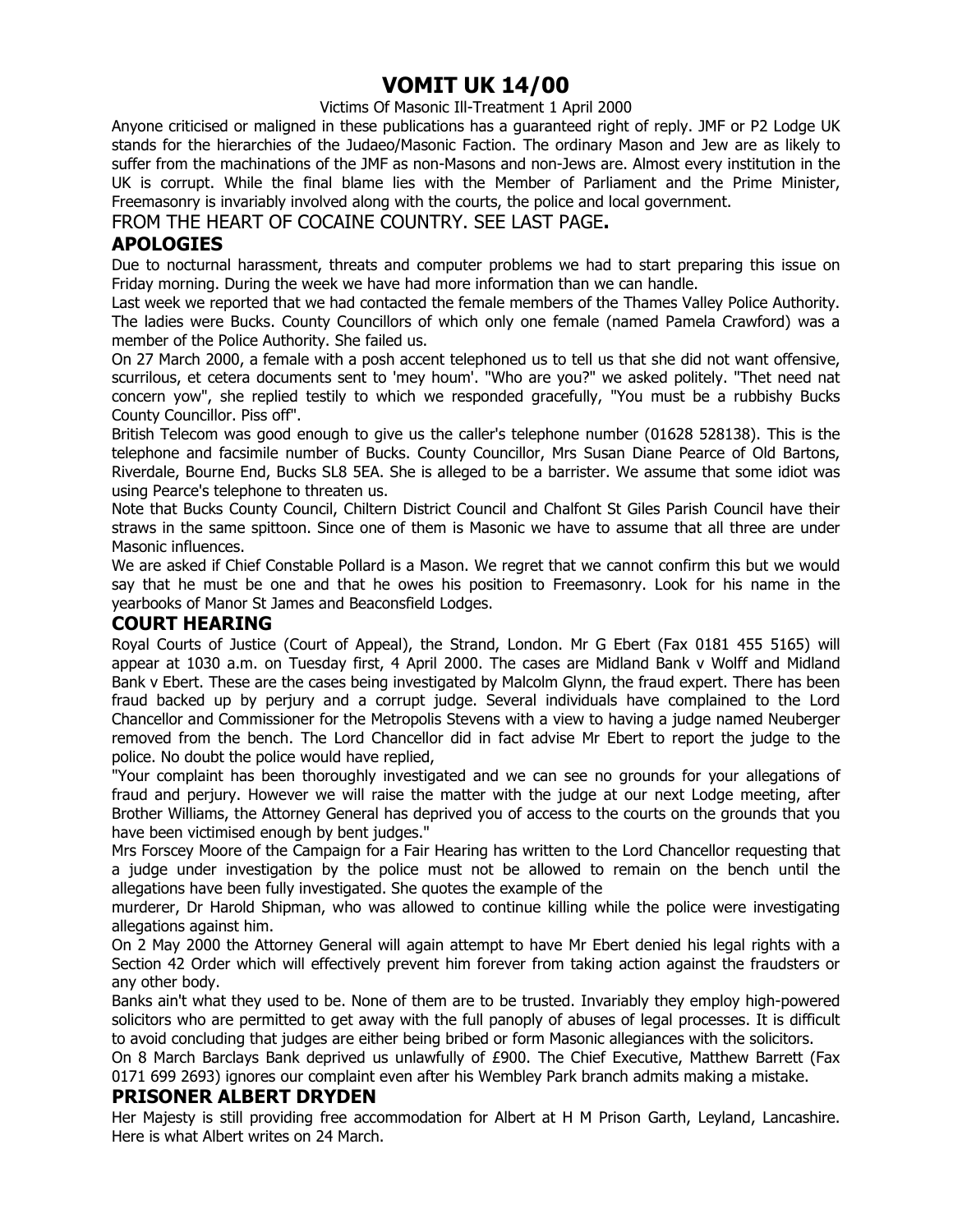\*\*\* I have had a shock. They are moving me to Nottingham. It is further away from home - 178 miles. So I will get no visitors. 18 of my friends wrote to the Home Office to try to get me nearer home. So they are moving me 40 miles further away. It is going to cost £58 for petrol for the round trip of 350 miles. I think the Home Office is trying to get me to top myself (commit suicide). I am in my cell 22 hours a day. My head is going. A Dryden. \*\*\*

Comment: This is an example of the petty vindictiveness of the Home Secretary. Albert's case is attracting attention world-wide and amongst other prisoners. 3775 people petitioned the Home Office for Albert's release.

There could be a sinister reason for Albert's transfer. The best time to subject Albert to abuse is when he is transferred and amongst strangers. He may even be attacked by another prisoner as he was in Durham. The prison authorities do use prisoners to attack other prisoners. Again we speak from personal experience.

#### **DORSET'S MASONIC CHARLATANS**

The Masons in Dorset and Hertfordshire have been exposed as criminals. Last week we gave names and Lodge details of a bunch of common and not very clever criminals. None of that would have happened if a Dorset police officer had not turned the law on its head to enable his brother to retain possession of Gerald Coulter's stolen car. It goes without saying that the bent cop enjoyed the benefits of Masonic corruption in the Courts, in the Under Sheriff's office and in the Crown Prosecution Service. The car thief was named Burke. His brother (a member of a Branksome Lodge), true to form, was caught shop lifting in Boots the chemists. He struck Boots' security man. The car thief has disappeared. A Masonic solicitor named Dolton allegedly committed suicide after leaving a suicide note admitting that he had committed perjury against Mr Coulter. Thousands of hours of police and court time have been wasted as a result of Masonic corruption.

True to form the Dorset Masons have decided to strike against Mr Coulter. (Fax/Phone 01923 262726). His solicitors, Norman Saville & Co (Fax 0181 883 4554) have sent Mr Coulter a court order that states that he must pay one of the perjurers over £10,000 within 14 days. The perjurer's solicitors (Rotherham & Co of Coventry at Fax 01203 221293) must know that the judgement giving rise to this demand will be appealed as soon as the criminal investigation is completed. As usual the police are stalling. Mr Coulter has written to Superintendent Geoff Brazier (Fax 01202 223768) explaining the situation. Mr Coulter has several judgements awarded in his favour for the return of his car and the payment of costs by several crooks who have been protected by the Masonic Mafia including the Under Sheriff for Bournemouth. Most of us have found that the various police forces are drawn into corruption in the courts. Mr Coulter has complete faith in his solicitor Mr Chris Hall. We do not condemn him for this since, time and again, we have met victims who have complete faith in their solicitors even after they have been cheated out of elementary justice. Let us hope that Mr Coulter's faith is well placed. A case is being prepared for Judicial Review in the Royal Courts of Justice. The view is that there is so much corruption surrounding the machinations of Bournemouth District Registry, the Crown Prosecution Service, the Under Sheriffs and Dorset Constabulary that there is no point in seeking justice in Dorset which is poisoned by Masons. Mr Coulter will seek mandamus and certiorari to stay the costs order until after his appeal and to order Chief Constable Stichbury to start complying with the law and prosecute those who have committed criminal offences against Mr Coulter and to review generally the aberrations of the lower courts. He will name Aldous, May, Kennedy and Harvey. The judge would be well advised to be impartial.

Mr Coulter has now received a transcript of the discussion he had with the High Sheriff of Hampshire (Yeatman). Much of it was gibberish, which Mr Coulter has translated into English for the shorthand writer. If she could not read her shorthand she should have said so.

#### **THE DOCTOR ADOKO FILE**

Dr A Adoko resides at 10 Soane House, Roland Way, London SE17 2JT. His telephone number is 0171 640 0583. He practised as an English barrister in Tanzania and Uganda until he and many others had to flee from Idi Amin. His Holiness the Pope bestowed upon him the title of Papal Knight of St Gregory the Great. There can be no dispute about the fact that he is a competent lawyer and a man of absolute integrity. However since he is black, honest, Catholic and competent there is no room for him in the British legal system. Any one of these qualities could disbar him from UK courts. Since he clearly has no legal rights in the UK he has published a book entitled "The Most Corrupt British Judges". In our view his list is far too short. We hope to publish bits and pieces of his book commencing this week with his observations on misprision of felony.

The Law Society whose treatment of Dr Adoko was scandalous was attempting to have Dr Adoko punished for contempt in that he had published documents obtained under discovery. The Adoko defence was that the documents showed that the Law Society had committed a felony and that he would have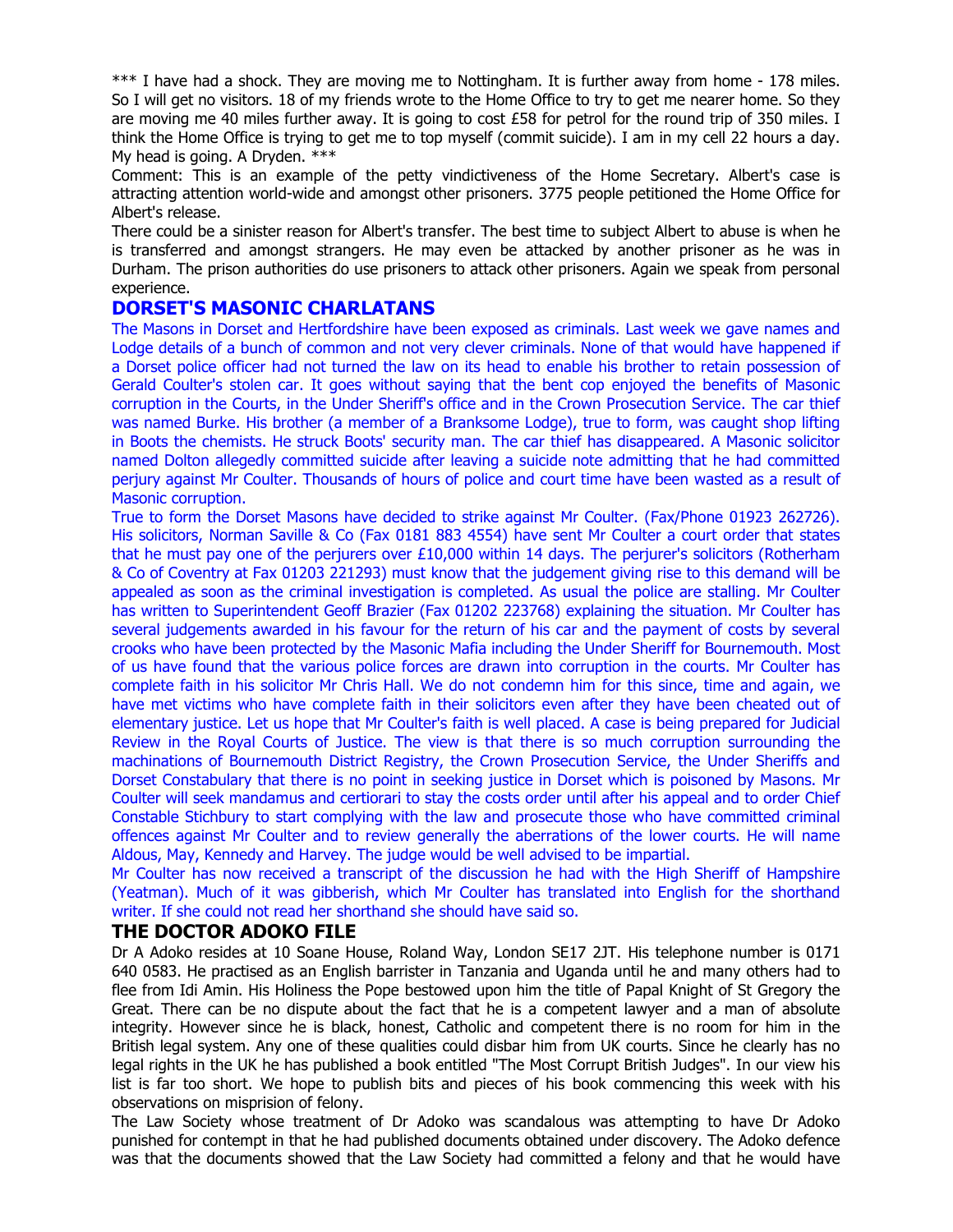been guilty of misprision of felony if he had not exposed the felony. To support his argument he quoted Lord Denning in Sykes v Director of Public Prosecutions [1962] AC 528. "Most lawyers know, roughly speaking, what 'misprision of felony' means. It means that a man knows that a felony has been committed and neglects to disclose it……………..But now comes the question; Has it ever been an offence known to the law? It has always been an offence for the last 700 years or more, not always under the name 'misprision of felony', but still an offence……………." Read the book!

Dr Adoko also states and gives details of a charity fraud, which went unpunished. The Masefields (Fax 01308 485729) have had the same problem with the Charity Commission. They (both octogenarians) are circulating leaflets in Askerwell, Dorchester, exposing West Dorset District Councillor Eileen Bryan for misconduct in public office. They also seek the support of 4 electors in order to challenge the illegal vesting of parish land in the Charity Commission. Note that we could not persuade the Charity Commission to take action against Barclays Bank Trust Company for selling or giving away the adjacent drug site to a couple who, according to the accounts, paid less that half the amount we offered. In passing we would report that Bucks County Council disposed of properties at Meadow Cottages, Amersham Road, Chalfont St Giles at less that the maximum sum offered. The National Audit Office took no action. The District Auditors for Bucks C C and Chiltern District Council have turned a blind eye to repeated infractions of local government regulations with the connivance of the Audit Commission.

#### **COCAINE FOR ALL**

On 18 March we published a response to Anthony Edwards whose email address was anthony@catfish.mildram.co.uk He had provided us with detailed information but finished up by attempting to ridicule us for stating that there was an official supply of hard drugs into the UK. He referred to Tom Hanks and somebody with a dog with a pooch like name. We concluded that Edwards worked for either MI5 or MI6. Earlier someone named Tony had taken a great deal of time to ridicule us. We now believe that Tony and Edwards are the one person and that they are involved in the drug trade if only in concealing that there is an official supply. Last week we reported that Charlie Kray and two minders used the police approved suppliers when they called at the adjacent drug site.

Here is what Edwards says about Charlie Kray's visit here.

"I am surprised that the individual referred to in your earlier posting was Charlie Kray; I had assumed, incorrectly, that the person you identified was a member of another (North) London crime family currently serving 7 years at HMP Full Sutton for conspiracy to supply cannabis

As for Charlie Kray, I have a small amount of knowledge of his former empire, having worked in the area from which he conducted operations. An important thing to remember is that Charlie also had an extensive legitimate business empire, as do all modern drug barons."

The cognoscenti will appreciate that there is more to Edwards than meets the eye. We say that he is MI5 or MI6. He belongs to one of the so-called law enforcement agencies. As soon as we named Kray alarm bells would ring. We don't have space or time to analyse Edward's behaviour. He has in fact confirmed that the adjacent site has been used for the distribution of cocaine. Moreover in view of the corruption which continues at the site we would say that cocaine is still the main business there. The August police raids against us were reported in the local press and resulted in the police shooting themselves in the foot.

Here is what the police letter said "An allegation of harassment has been made by Mr John Hearn of H Hearn & Son Ltd……………..You have made allegations that his Company (sic) is involved in the supply of drugs and that Mr Hearn and his company are involved in corruption............I hereby request that you cease the kind of behaviour described above and that you stop harassing Mr Hearn……"

The Protection of Harassment Act does not apply to companies. We don't know John Hearn and have never confronted him as far as we know. A thug from the site once assaulted us when he tried to take our camera after we had photographed an excavator tearing up the bed of the River Misbourne. That has been the only contact we have had with the Hearn mob apart from when we initially tried to help them. We have not accused them of corruption but we have stated that they have benefited from planning, transport and environment (Viscount Mills?) corruption. Since the corruption is the same as before we are now of the view that there is now vastly increased cocaine traffic in Chalfont St Giles. Springthorpe, the Clerk to the Thames Valley Police Authority (Fax 01865 846626), now seems to be guilty of misconduct in public office and misprision of felony like the Chief Constable he is protecting. There follows the short report of Charlie Kray's visit to the drug site at Misbourne Farm, Chalfont St Giles.

His estate car was driven nose first into a side road. He entered the drug site closely followed by two men on his right and left. He returned to his car carrying a transparent polythene bag containing white powder. He opened the rear door of his car and took out a heavy black case. With the polythene bag in one hand and the case in the other he went to the bonnet of the car while the two men shielded Charlie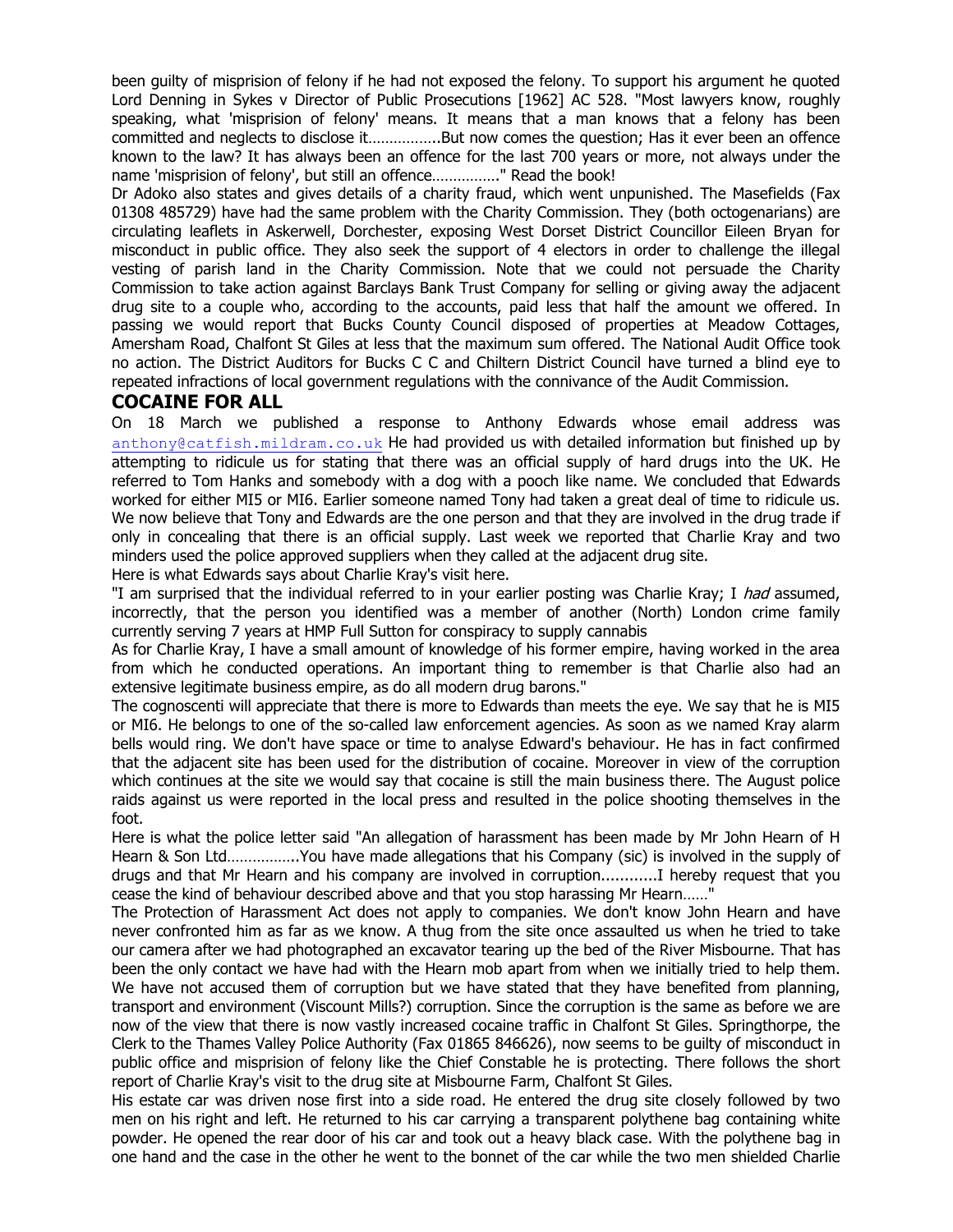from anyone passing. Charlie then transferred approximately ten smaller bags of white powder from the large bag to the black case. We were able to keep him under observation. Charlie's life is at risk and he should not be in prison.

CAMPAIGN FOR A FAIR HEARING, PO Box 54, Cambridge CB5 8BB. Fax 01223 327042.

Ph 01223 327634 (Organiser - Suzon Forscey-Moore, American Law Researcher) POW TRUST, (A registered benevolent and social welfare charity) 295a Queenstown Road, London SW8 3NP. Tel.0171 720 9767 Fax 0171 498 0477 (Gen.Secy. Peter Sainsbury).

TRY "PUNCH" AND BUY "PUNCH"(£1.50 fortnightly) Punch Letters,100 Brompton Road, LONDON SW3 1ER. edit@punch.co.uk Fax 0171 225 6766.

Lloyd's world-wide swindles http://www.truthaboutlloyds.com email info@lliarsoflondon.com Published by J M Todd, B.Sc. Misbourne Farmhouse, Amersham Road, Chalfont St Giles, Bucks. HP8 4RU Per pro Vomit. No copyright. Tel 01494 871204. Fax 01494 870031 email vomituk@my-deja.com

### **VOMIT UK 27/00**

Victims Of Masonic Ill-Treatment 1 July 2000

Anyone criticised or maligned in these publications has a guaranteed right of reply. JMF or P2 Lodge UK stands for the hierarchies of the Judaeo/Masonic Faction. The ordinary Mason and Jew are as likely to suffer from the machinations of the JMF as non-Masons and non-Jews are. Almost every institution in the UK is corrupt. While the final blame lies with the Member of Parliament and the Prime Minister, Freemasonry is invariably involved along with the courts, the police and local government.

#### VICTIMS SHOULD NOT TO MISS THIS HEARING - FIFTH POSTING

Many victims cannot attend court hearings on account of circumstances arising from judicial corruption. We would say that we get the government and legal system, which we deserve. This case is about the people against the judiciary and their political sycophants. Therefore it behoves as many victims as possible to turn up on Monday 10 July. at 10 a.m. in the Royal Courts of Justice in the Strand, London. If we are able to we will publish this notice every week. The Case is Lord Williams of Mostyn (The Labour Attorney General) versus Geoffrey Scriven (Fax 0161 428 1159 and phone 0161 428 0764).

#### DETECTIVE SUPERINTENDENT RAY MALLON

This zero tolerance man from Cleveland has at last been cleared of allegations of corruption. His colleagues framed him because, like Detective Superintendent Tony Lundy of the Metropolitan Police, he was good at his job. Lundy had an additional handicap in that he was a Catholic and was not a Mason. We would be surprised if Mallon were a Mason. We would be further surprised if Home Secretary Straw took any action against the policemen who attempted to frame Mallon and caused the expenditure of a vast sum of public money while the criminals had a field day in Cleveland.

Mallon would make an ideal replacement for Chief Constable Pollard (of TVP) who has never been able to impress his authority upon any of his morally corrupt senior officers. Unhappily it would appear that John Prescott, MP, and Michael Meacher, MP, are pleased to go along with the fact that there is serious corruption related to transport, planning and rivers. Would Mallon prosecute Prescott and Meacher? Lundy would.

The latest evidence that Mallon is not a Mason comes in the form of a scandalous Treasury Counsel leak intended to show that Mallon brought the trouble on himself. If the Prime Minister has any integrity or guts he will ensure that the Treasury Counsel is disbarred. Until Freemasonry is proscribed this country and this government will be submerged in a sea of sleaze and corruption.

#### LYING TRUTHS OF JACK STRAW

It is difficult to decide whether Straw is a liar or is being misled or is both. He has gone out of his way to play down the fact that the intelligence services and the police have continuous access to all telephone calls and all Internet connections. Moreover he makes use of BT to filter out communications to HM Chief Inspector of Constabulary (Fax 020 7273 3370) and to the Police Complaints Authority (Fax 020 7273 6401). The filtered correspondence was about the shoot-to-kill visit to us last August. Straw, Blair and company are still sweeping this under the carpet. When one recalls that Straw and Mandelson were on an intelligence file for subversives one would have expected them to tighten up on eavesdropping and interference with communications. Straw has been remonstrating with the news media about their suggestion that there is massive surveillance. He states that telephones cannot be tapped without the authorisation of a High Court judge when he should know that there is no need for surveillance to find out what any telephone subscriber is saying. It is all very hush-hush and there are new developments every day. Our latest information from a retired telephone engineer is that BT has area-monitoring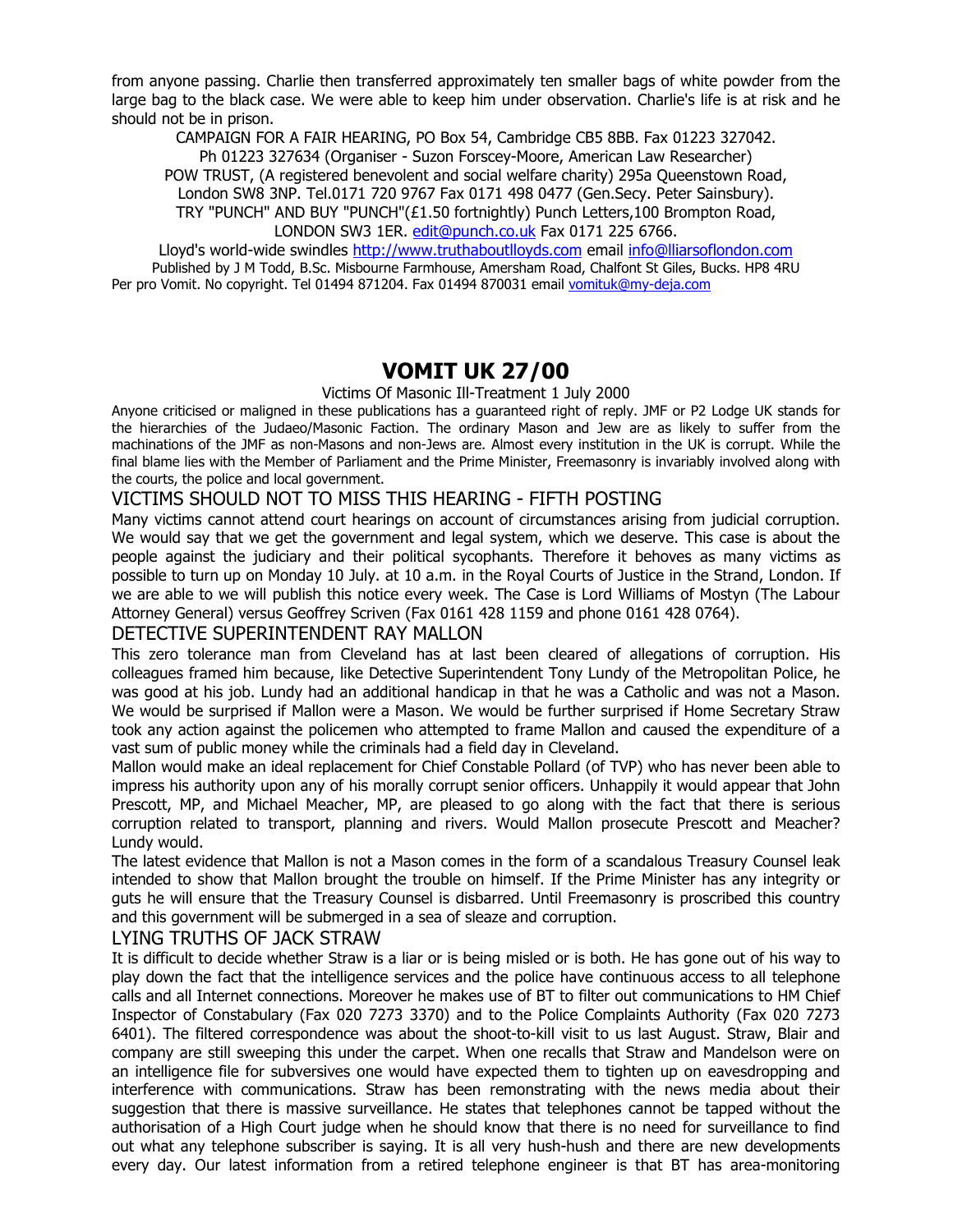facilities, which store all communications associated with the area. Information can easily be retrieved usually through Masonic contacts between whoever wants the information (A Mason, the police, Customs & Excise etc.). Moreover they can key in words like Irish or bombs or cocaine and retrieve messages using these words. Years ago we were able to obtain confidential information from BT Chairman Vallance's office by using Masonic markers.

We have now heard from Staff Officer to Sir David O'Dowd HMCIC, Howard Roberts who wastes no time in dealing with correspondence. Colin Smith, former Chief Constable of Thames Valley Police, retired earlier this year after producing a report which was highly critical of the police service. He was in charge for our first police frame-up but we always suspected that he got out because he did not approve of the corruption locally. He was the youngest Chief Constable ever to be transferred to the Inspectorate. We wish him well. Sir David will be allowed a few days to come up with a solution for tackling the corruption in the Dorset and Thames Valley Police Authorities covering up for the corruption in the two police forces. STRAW'S PERSECUTION OF ALBERT DRYDEN

This is the double standard man who has a son and a brother who lead charmed lives when they commit criminal offences.

On 27 January 1994 prison officer Mark Campbell informed Mr Dryden that he had had a phone call from the High Court requesting that Mr Dryden be asked if he wished to attend a preliminary hearing in the Court of Appeal so that he could explain the provocation to the three Appeal Court judges. There had been severe provocation for over 4 years prior to the shooting of Chief Planning Officer Collinson. Mr Dryden agreed to attend the preliminary hearing but heard no more about it. On 21 February 1994 Mr Dryden met his counsel, Mr Chadwin, for 10 minutes before going into court for his appeal. When Mr Dryden asked Chadwin why he had not been called for the preliminary hearing Chadwin said that Lord Taylor had decided that such a hearing was unnecessary. As previously stated Taylor was an unprincipled rogue.

On 9 November 1994 Chadwin, QC, became Lord Chadwin, an Appeal Court judge.

We will correct any errors in this report. Mr Dryden's story rings true. We do know that numerous appeals have been made to Home Secretary Straw to look at this case. The Criminal Cases Review Commission will never recommend a reference back to the Court of Appeal because Collinson was a Mason who was golf partner to Durham's Chief Constable who must have been a Mason too. A little man like Mr Dryden must never challenge the power of the Masons since others might follow his example. This is another case where the Prime Minister should intervene. How about it, Mr President? Please grant Mr Dryden an amnesty on the occasion of the Queen Mother's hundredth birthday.

#### THE CROWN **PROSTITUTION** SERVICE

Detective Sergeant Diamond of Dorset Police ( Fax 01202 222710) informed Gerald Coulter (Fax/Phone 01923 262726) that the Bournemouth CPS (Fax 01202 498748) had decided not to prosecute Honor Parvar for perjury because it would not be in the public interest to do so since Parvar had not gained financially as a result of the perjury. The legal adviser to the CPS is Roger Hall whose Masonic Lodge meets at Branksome which is also the location for Martin Burke's lodge. Martin Burke was the Dorset cop who was caught shop lifting in Boots. He assaulted the security man and presumably is no longer a cop but, more likely, he transferred to a force like Thames Valley where morals are an irrelevance. Martin Burke is the brother of Stewart Burke who was in business with Parvar and unlawfully deprived Gerald Coulter of a valuable motor vehicle. Solicitor David Dolton who allegedly committed suicide, admitted advising Ali to commit perjury to obtain Legal Aid. Judges, High Sheriffs and cops, by gross dereliction of duty succeeded in stealing Mr Coulter's car and landing Mr Coulter with legal bills now running to about £100,000. Mr Coulter has shown that a bent Masonic copper decided to help his brother to retain a car knowing it to be stolen. The subsequent legal proceedings were a farce managed by Masons throughout as shown by Mr Coulter's research. Let us deal with this latest CPS corruption. Perjury is an indictable offence whether or not there is resultant gain. It is perjury even if there is a loss as in Jonathan Aitken's case. Additionally it is obvious that Parvar did gain financially since he obtained Legal Aid. Sergeant Diamond knows this and must also know that the CPS has committed the offences of misprision of felony and misconduct in public office. Diamond must now prosecute the crooks in the CPS. He will not be allowed to take action against the CPS because all the dramatis personae, including Chief Constable Stichbury, have their slurping straws in the same Masonic spittoon.

#### TURNERS SOLICITORS BOURNEMOUTH, POOLE, WIMBORNE

The head office of this lot is in Bournemouth and the fax numbers are 01202 553606, 01202 681482m 01202 881148. They are under investigation following allegations made by Gerald Coulter and Mick R Croley. Both of these victims have suffered at the hands of the Masonic Mafia in Dorset in that the police have aided and abetted criminal offences committed against them. The whole stinking cesspool of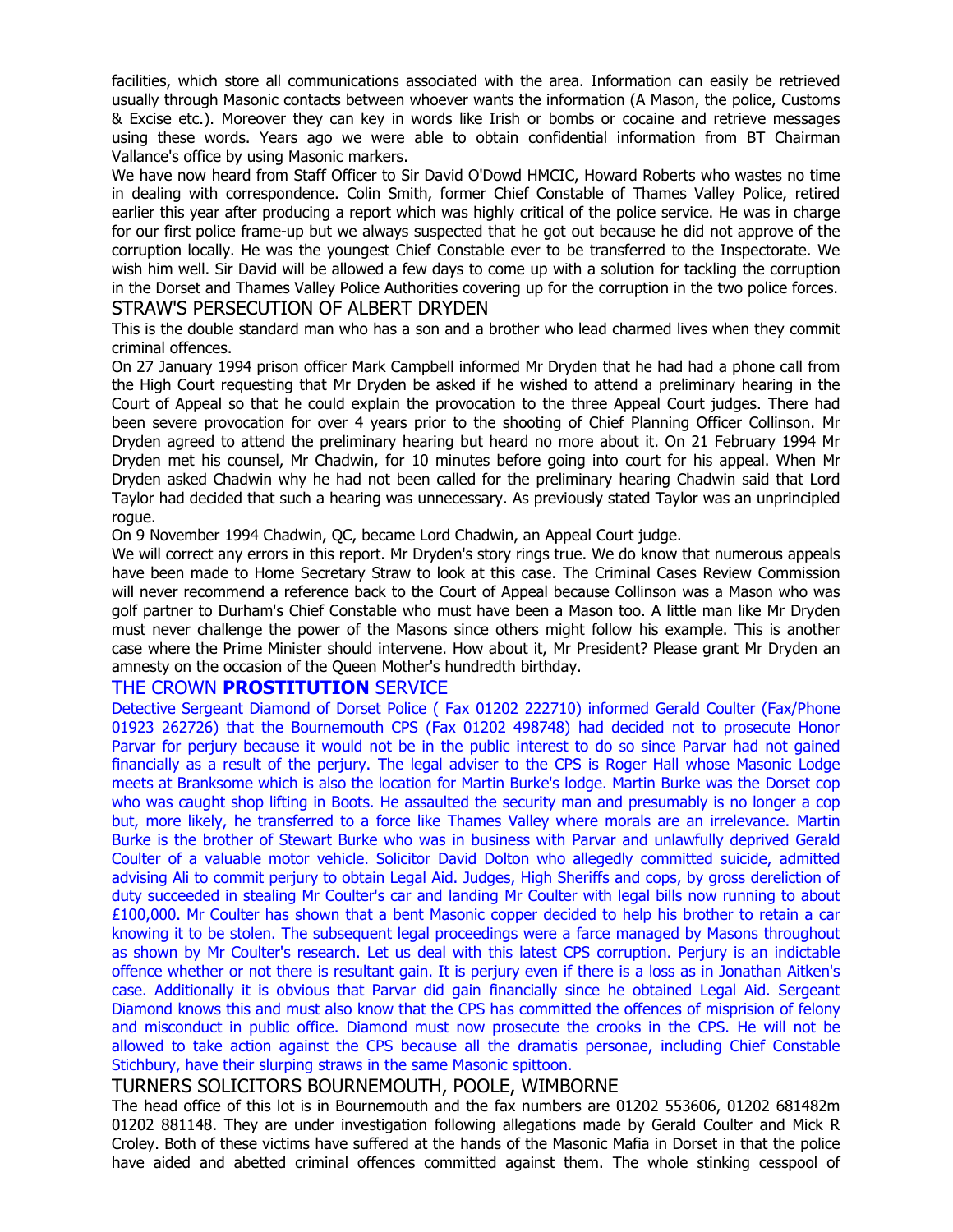parasitic Masonic judges, counsel and solicitors has formed a united front against them. Both victims have published and distributed leaflets critical of Turners,

Mr Coulter will be suing presumably the Wimborne office under Myers v Elman. When David Dolton committed suicide or was murdered and admitted that he had advised Honor Parvar to commit perjury Turners took over Parvar's case and mounted three appeals, which failed. Mr Coulter will allege that even a half-wit should have known that in the circumstances of Dolton's death they should have exercised caution before appealing on behalf of a perjurer. Turners are therefore liable for all the costs, including Legal Aid, incurred as a result of the corrupt or stupid actions taken by them.

We have very little information on the Croley case and would welcome copies of more of the leaflets he circulated in Dorset and details of his speech at the Tolpuddle anniversary. The local Press, as is its custom, ignored the speech. Mr Croley made several speeches, which resulted in false reports in the Press about the police moving him on. The same rags (Dorchester Echo?) are suggesting that fascist thugs who are anti-Semitic publish VOMIT. Nothing could be further from the truth. The fascists are the JMF (See introduction). When will the ordinary Jew and Mason realise that their hierarchies are exploiting them? It was Jews who formed the National Socialist Party in Berlin because Jewish merchants treated them like slaves.

We would again point out that victims do not as a rule lie. When they circulate leaflets and make public speeches we accept that they are telling the truth. We will publish denials by people who are accused.

Mick Croley and his wife were employed to run a holiday site somewhere in Dorset. His employer, the owner of the site, A J Jackson, was also a qualified Corgi Gas Installation engineer. Mr Croley was responsible for servicing the gas appliances but his work, especially repairs, had to be checked and approved by Jackson. Jackson had to do a Corgi refresher course on gas appliances to keep him up to scratch. He visited the holiday site where he practised some checks. During a check he removed a screw which he forgot to replace. When the occupant of a chalet tried to light the fire there was an explosion. The occupant reported the explosion to the Health & Safety Executive.

As a result of this Jackson and his father (correction - delete "and his father") assaulted Mr & Mrs Croley because they had told the truth to the Health and Safety inspector. Mr & Mrs Croley were immediately sacked by Jackson and, with their nine-year-old son, were evicted from their home. We hope that Mr Croley will contact us with more information. He makes anti-Masonic speeches in Dorchester.

Jackson is a many splendoured thing being a holiday site owner, a gas expert and a partner of Turners at Bournemouth.

#### THE PARASITES IN PUBLIC SERVICE

We were thinking of Ombudsmen, chairmen of tribunals, solicitors, the Office for the Supervision of Solicitors, barristers, judges, councillors, Council officers, the Police Complaints Authority, police authorities, Inspectorate of Constabulary, Members of Parliament, National Health Trusts, charity commissioners, Royal Society for the Prevention of Accidents, Health & Safety Executive, traffic commissioners, public utility regulators, Land Registries, Ordnance Survey, Environment Agency, policed officers et cetera and all the dirty little people who draft the lies for their Masonic masters. The Masons at the top make the corrupt decisions and their staff of parasites drafts the lies to support these.

Mr and Mrs Masefield (Fax 01308 485729) have had yet another brush with the Lord Chancellor over land registration. Blair, Blair, Blair, Blair is the absolute authority. Irvine does not know his arse from his elbow. He is completely out of his depth and relies upon the same charlatans as Mackay. Mackay was an experienced judge. Irvine is not. Always copy your letters to Blair so that his office gets a feel of the loathing enjoyed by Blair and New Labour. Blair has absolute power. Ridiculous but true,

We would put the Chief Land Registrar and the Leicester Land Registrar on the rack and stretch them from here to yonder with a 1000-kilogram weight on their midriffs. Land registries are part of organised crime and assist in depriving decent people of their property. In this the Director General of Ordnance Survey helps them. We have to keep repeating these facts because there is a tendency for decent people to believe that those in authority would never stoop to serious crime. The respectable institution, Inland Revenue, is probably the most corrupt organisation in the UK and has a cesspool of Masonic solicitors Waken up! We are talking from personal experience. The Masefields will corroborate what we state about land registries and ordnance survey. They too speak from personal experience as will Charles Berrisford from Hemel Hempstead in the corrupt Dacorum Borough Council catchment area.

#### THE EBERT SUMMONSES

Mr G Ebert (Fax 020 8455 5165) has taken out summonses at Barnet Magistrates Court (London) against his petitioning opponent (PO) and the trustee in bankruptcy (TIB). Pleas should be entered at a hearing on Tuesday, 1 August 2000. Mr Ebert's treatment has been horrifying. He has been made bankrupt and his home is being seized for a debt, which he did not owe. A dishonest solicitor informed the Insolvency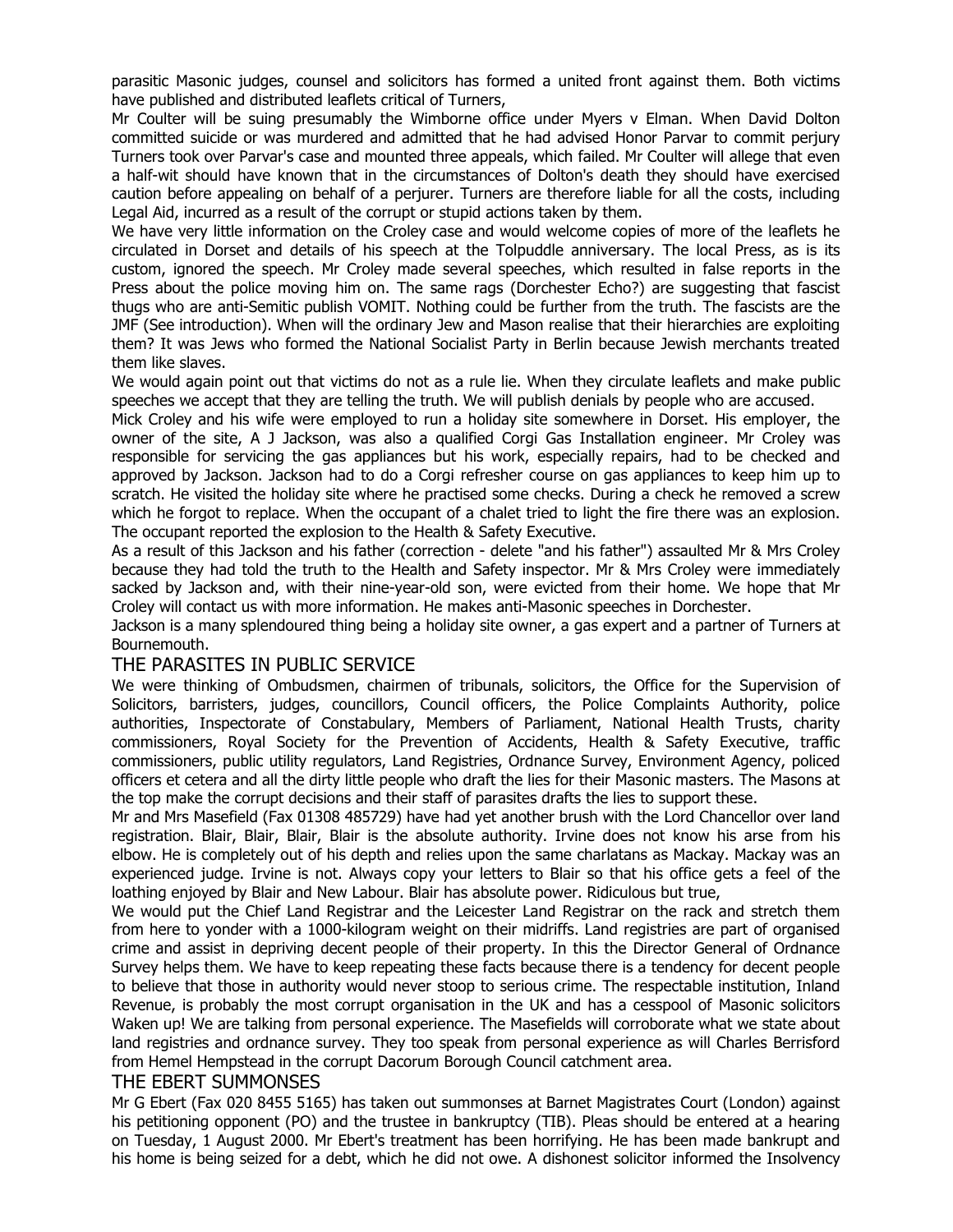Service (IS) that judgement had been obtained against Mr Ebert. The IS stated that they had to believe that because the information came from a reputable firm of solicitors. More summonses will follow against, inter alios, corrupt judges. The behaviour of the legal profession is so outrageously corrupt that the majority of the public will not believe the sort of allegation we have just made.

We have just learned that Peter Hayward and Royston Leicester, another two victims of judicial corruption, are fighting to remain in their homes. Wholesale robbery! One day soon there will be violence.

CAMPAIGN FOR A FAIR HEARING, PO Box 54, Cambridge CB5 8BB. Fax 01223 327042. Ph 01223 327634 (Organiser - Suzon Forscey-Moore, American Law Researcher) POW TRUST, (A registered benevolent and social welfare charity) 295a Queenstown Road, London SW8 3NP. Tel.020 7720 9767 Fax 020 7498 0477 (Gen.Secy. Peter Sainsbury). "PUNCH",100 Brompton Road, LONDON SW3 1ER.

edit@punch.co.uk Fax 020 7225 6766.

Lloyd's world-wide swindles http://www.truthaboutlloyds.com email info@lliarsoflondon.com

NHS corruption- Dr Rita Pal email rita@pal.softnet.co.uk Web www.nhs-exposed.com This NHS corruption case brings in racism and corrupt industrial tribunals. The usual! Published by J M Todd-Misbourne Farmhouse-Amersham Road-Chalfont St Giles-Bucks. HP8 4RU Per pro Vomit. No copyright. Tel 01494 871204. Fax 01494 870031

email vomituk@my-deja.com Web page www.vomit.cc

### **VOMIT UK 29/00**

Victims Of Masonic Ill-Treatment 15 July 2000

Anyone criticised or maligned in these publications has a guaranteed right of reply. JMF or P2 Lodge UK stands for the hierarchies of the Judaeo/Masonic Faction. The ordinary Mason and Jew are as likely to suffer from the machinations of the JMF as non-Masons and non-Jews are. Almost every institution in the UK is corrupt. While the final blame lies with the Member of Parliament and the Prime Minister,

Freemasonry is invariably involved along with the courts, the police and local government. Everything we publish is aimed at the detection and prevention of crime especially in the public sector. We act in the

public interest.

#### WOOL OVER THEIR EYES

Last Saturday at Wool in Dorset Chief Constable Stichbury had another police open day. Spin and presentation were the order of the day while the festering sore of Masonic sleaze suppurated in the offices of police HQ at Winfrith. As the old farmer would say, "It's a poor soil that needs so much surface dressing".

Police leaflets were on display locally advising owners of Japanese cars to improve security because there had been a preponderance of Japanese car thefts. The irony was not lost on Gerald Coulter (Phone/fax 01923 262726) whose Japanese car was stolen with the help of Dorset police. Subsequent police corruption has cost him £100,000.

Stichbury finds VOMIT offensive. She must therefore be aware of all the allegations made against her predecessor, past and present policemen and herself. She has avoided problems until recently when she met Mr Coulter who refused to be talked down to by a woman who is not his favourite copper. It appears that the only person who admires Stichbury is Stichbury. As she walked about preening herself with her buttons and braid shining like a shilling in a Negro's armpit she was accosted by none other than that intrepid inventor Robert Owen. (Phone/Fax 01929 424528 Police ref. GWP. 3707?SC). You may recall that Mr Owen was swindled out of a vast sum in royalties because he allegedly signed a document in England when he was in America. We have heard of the long arm of the law but surely the banks stretched Mr Owen's arm too far. While this may seem incredible we can assure readers that UK banks routinely swindle honest citizens out of vast sums of money. Mr Owen complained about Stichbury's unending leave of absence in a letter (wrongly dated 16 July 2000) that he handed to her. He also said that he would write to Metropolitan Commissioner Stevens if she did not act. Mr Owen might as well write to the Queen of Sheba. We are of the view that every Chief Constable in Great Britain should be retired and replaced by someone selected in a democratic or meritorious fashion.

While Stichbury was holding centre stage some victims were mingling with the crowd wearing T-shirts with the VOMIT logo and the Website address. VOMIT public interest leaflets were pushed under the windscreen wipers of cars in the parking lot and handed to people using the police canteen. In the canteen a senior officer ordered the distributors to desist. He was told to "piss off". These leaflets were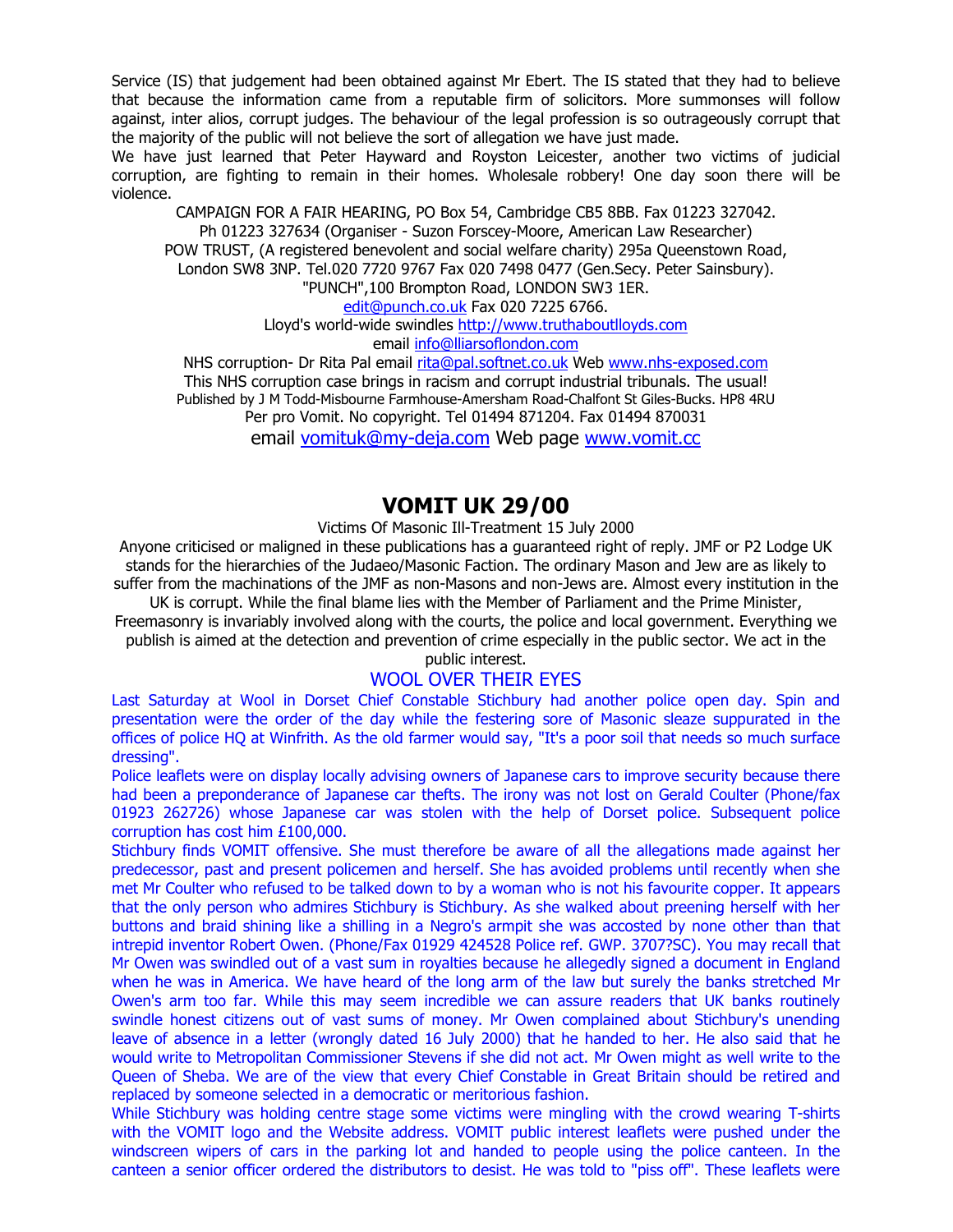highly educational souvenirs of historic value. The car owners became the proud owners of the leaflets, which were unsolicited gifts. It seems that Stichbury again took precipitate action and sent her goons to steal the leaflets from the car owners. Theft is becoming a habit with Dorset's finest.

A silver braid-laden copper carrying a cane with a silver top came swaggering into view. He was greeted by Mr Coulter "Hello George. How are you?" As they shook hands Mr Coulter did not press the right knuckles causing the braided cop to pull up sharply and say "Do oi know you?" Ordinary coppers who had been saluting the cane carrier looked on with interest. Mr Coulter told the proud one "I'm Gerry Coulter who got rid of May and Aldous and who stopped you becoming Chief Constable". "Oh yiss", said Assistant Chief Constable Pothercary - for it was he - "you saw Chief Constable Stichemup last week". "Bang on old lad", replied the hammer of the Masons. "It was I who exposed you Masons and who was responsible for the television programme. I bet that made you tear your hair out, George". That was unkind because Pothecary suffers from a scalp condition, which leaves tufts of hair and bald patches. The ordinary cops were highly amused as the silver-headed cane went swishing out of sight. Two of them had to put their hands over their mouths to stop laughing. It wasn't a good day for Stichbury either. Perhaps she will now pay attention to the victims of Masonic police corruption and get up off her bottom.

#### HEROIN DECRIMINALSED IN PORTUGAL

Heroin and other hard drugs have been decriminalised in Portugal. Italy and Spain did likewise some time ago. One Chief Constable in Welsh Wales recommends decriminalisation and so do we because we have experienced the drug business next door and noticed how much police corruption it has given rise to. Prohibiting drug dealing keeps the price up for our drug dealing public servants, including police officers.

Peter Prankerd of Upper Cottage, Nanshuttall Farm, St MAWES, Cornwall TR2 5AB (Mobile phone 07977 145737) has been blocked at every turn by the Devon & Cornwall police as he tries to make six extremely serious complaints against the police. These include their refusal to investigate drug-running Carrick District Councillors, and two firms of solicitors who have laundered drug money in Truro for the past twenty years. For thirteen years we have experienced Chiltern District Council and Thames Valley police corruption where the end product was cocaine for distribution in the UK. In our case the crooks in Buckinghamshire County Council, Thames Valley Police Authority and the Police Complaints Authority treated us as non-existent. When we contacted the Inspectorate of Constabulary we were sent after the wild geese. The Home Office also blocked our faxes to the PCA and to HMCIC. Her Majesty's Chief Inspector of Constabulary who obviously has a key role in cleaning up the police forces is Sir David O'Dowd (not Sir Patrick!). His address is 50 Queen Anne's Gate, LONDON SW1H 9AT, Phone number 020 7273 4000 and Fax number 020 7273 3370. While police forces throughout the land lose the confidence of the public and engage in frame-ups, drug dealing and other criminal activity questions must be asked about the competence of the Inspectorate or, more likely, the integrity of Home Secretary Jack Straw who daily brings the police state closer. We must repeat that we were to be victims of a police shoot-tokill incident because we were opposing serious corruption in our locality.

#### JEW BASHING

For several weeks we have had a number of items ready for publication with a view to showing that there is an ongoing Jewish problem. A book has just been published on the Holocaust. The author is Dr Norman Finkelstein whose mother was a Holocaust survivor. Finkelstein makes the point that the Holocaust organisations are distorting history to extort money from the Swiss and Germans and by so doing are stirring up anti-Semitism. He claims that the figure for the surviving holocaust victims is grossly exaggerated.

Jorg Haider, the alleged Austrian Neo Nazi leader, has just been awarded the freedom of Jesolo, a town in Northern Italy.

The late Alan Clark, MP, said that there were too many Jews in the Thatcher cabinet. He should have balanced that by saying that there were not enough ethnic minority members.

As always the anti-Semitism is caused by the Jewish hierarchies in business and in law. There is an insatiable greed for power and money just as there is with Freemasonry. We are heading for more persecution of Jews and Masons. The problem must be addressed now. There is hope of a clean up of the legal system. The Society of Labour Lawyers is calling for Lord Chancellor, Lord Irvine, to be deprived of his power to appoint judges. Hopefully they will also deprive him of his power to determine the outcome of court cases in advance by secretly briefing the judges. Irvine is president of the society and Blair is a member. What reason can Irvine have for promoting Jews and what reason can Blair have for the disproportionate number of Jews on Honours Lists? Are the beggars on horseback on their way to Hell? Incidentally Blair has just appointed Lord Birt to act as the new supremo in the war against crime. Birt will have direct access to Home Secretary Straw and Attorney General Lord Williams. Birt got a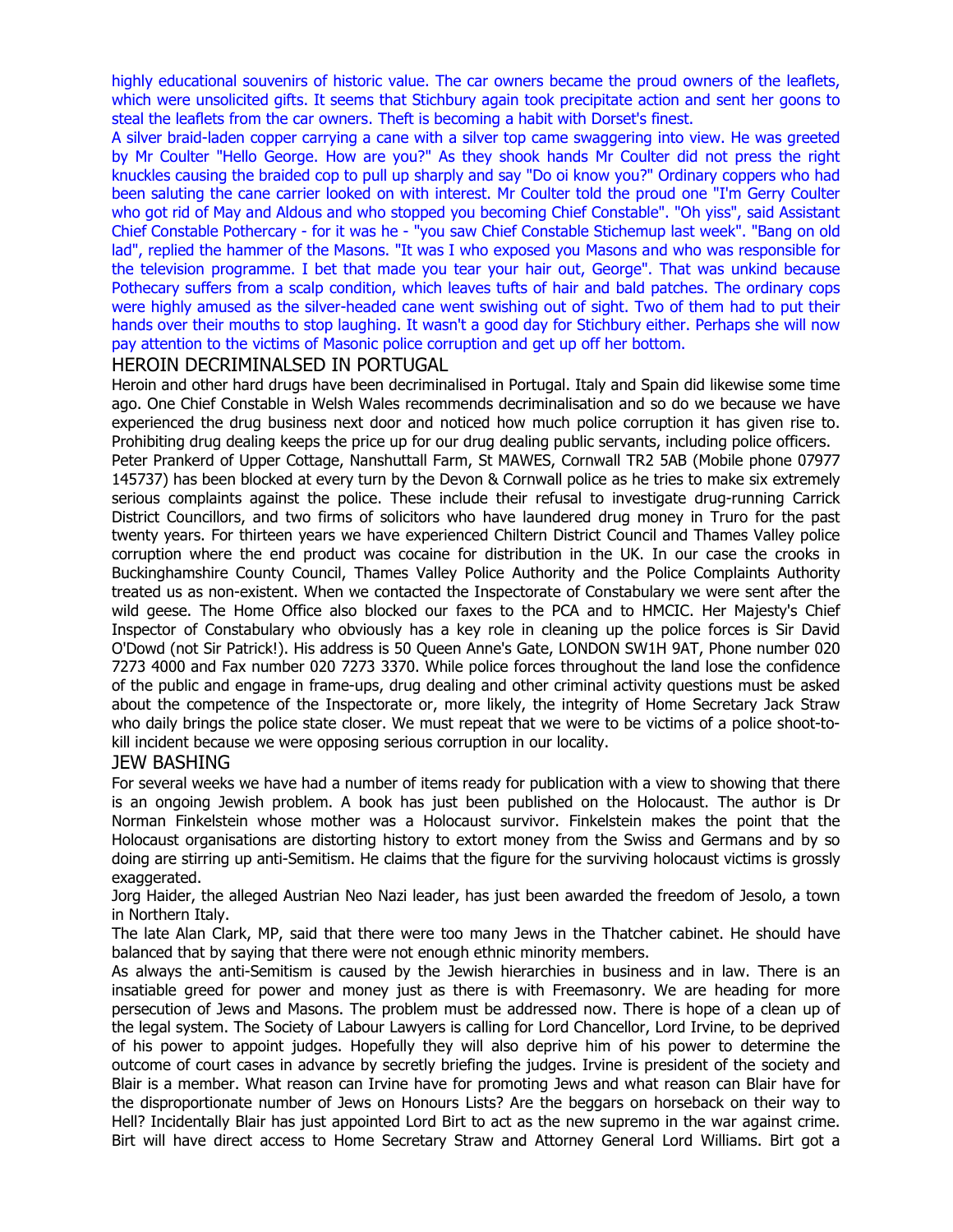severance payment of £784,000 from the BBC along with a pension of £130,000 per annum. We wonder whether Birt is Jewish and would lay odds that he is.

A further cause for concern amongst the Jewish hierarchy is that the Masons are losing 6000 members a year and lodges are closing at a rate of more than one per fortnight. There is a message here for those people who consider ordinary folk as being "the profane" and not God's chosen people. We really should proscribe Freemasonry as one step towards curbing anti-Semitism. See Ebert below.

#### LETTER FROM ALBERT DRYDEN

Mr Dryden's address is CK 0635 A Dryden, H M Prison Garth, LEYLAND, Lancs. Letter dated 7 July.

\*\*\* After the shooting the police asked all the witnesses to report to the police station at 5 p.m. Among the witnesses were Mr Cameron, Mr Graham and Mr Armstrong. Sergeant Campbell said to them "All you had to do was sit down in front of the digger on Albert's side of the fence. The driver would have stopped the job and put the digger back on the low loader. Mr Cameron asked the sergeant why he had not told them that. The sergeant said that Mr Collinson (the deceased) had told him not to help Dryden's friends or Dryden in any way. Mr Graham, Mr Armstrong and the digger driver were not called to give evidence at my trial.

I have sent 9 letters to the Home Office with proof of posting but I have not received a single Certificate of Posting. Either my letters are not leaving the prison or the Home Office has ordered that I do not have proof of posting.

I have not had a letter from you for two weeks and am wondering if they are blocking them too. Albert.\*\*\*

Message to Mr Dryden: If you kill a Masonic public servant and if in addition he is the Chief Constable's golfing partner you will never receive a fair hearing either in the courts or by the Home Secretary. You should have had a suspended sentence with a condition requiring you to have counselling for six months. The people who have treated you badly will one day wish they hadn't done so. Keep your chin up.

#### NORMAN SCARTH

Mr Scarth corrects the record to state that he will not be attending court but will attempt to prevent his assassination at 10.30 a.m. Thursday 20 July 2000 at 59 Gledhow Park Grove, LEEDS LS7 4TW. Next Thursday bailiffs accompanied by police will attempt to evict this 75 year-old war veteran from his home. This is the price UK citizens have to pay when they defeat the UK in the European Court of Human Rights. Mr Scarth's phone/fax number is 0113 262 4179 and email address Norman@nscarth.freeserve.co.uk Please turn up at Gledhow Park and support Mr Scarth next Thursday.

On Sunday 9 July Mr Scarth emailed about 60 Labour MPs indicating that he could understand why Ron Ashman tried to kill an MP and that he might have killed if he had not been so old. At 6.30 p.m. next day he received a telephone call from someone claiming to be a House of Commons policeman who said "You have been sending malicious communications contrary to the Malicious Communications Act 1986. Stop it or we will come knocking at your door". As he was speaking two plain clothes policemen did knock at his door and shouted that if Mr Scarth did not stop sending emails they would take away his computer as permitted under some European regulation. The visitors were laughing and joking. Let the policemen involved be informed that their behaviour was a fine example of British policing. Cowards!

#### BARRY HUNT AND MRS X

Both of these individuals have done a lot of good work on behalf of victims.

Mr Hunt (Phone/Fax 01305 777348) appeared somewhere in court, presumably in the UK, last Monday . Mr Hunt was unsuccessful in whatever he was doing. In our view Mr Hunt was extremely ill advised. If he is going to waste his time in court he should let us advertise the hearing. We could tell him the difference between a Mason and a Freemason and how his case was decided before he got to court. He could have let us know the names of the judge and solicitors so that we can publish them to help concentrate the minds of other crooks.

Mrs X does not wish even the name of her town to be mentioned. She has a case of medical negligence, the cover-up and corruption in the Legal Aid Board. All of these things are commonplace and well reported. Without names the story is not worth publishing. Publication of names could bring help from experts in the field and from other victims.

#### FROM RUDI VIS, MP, TO LORD IRVINE

#### Letter dated 6 July 2000

\*\*\* Re Mr Ebert, 23 Cranbourne Gardens, London NW11 0HS. LC Ref. 102017

The case of the above constituents will soon appear in the national press. There are extraordinary allegations of fraud and unlawful bias against Judge M J Neuberger.

My constituents may be evicted from their home this week.

I implore you to have the matter thoroughly investigated and to stop eviction until such time.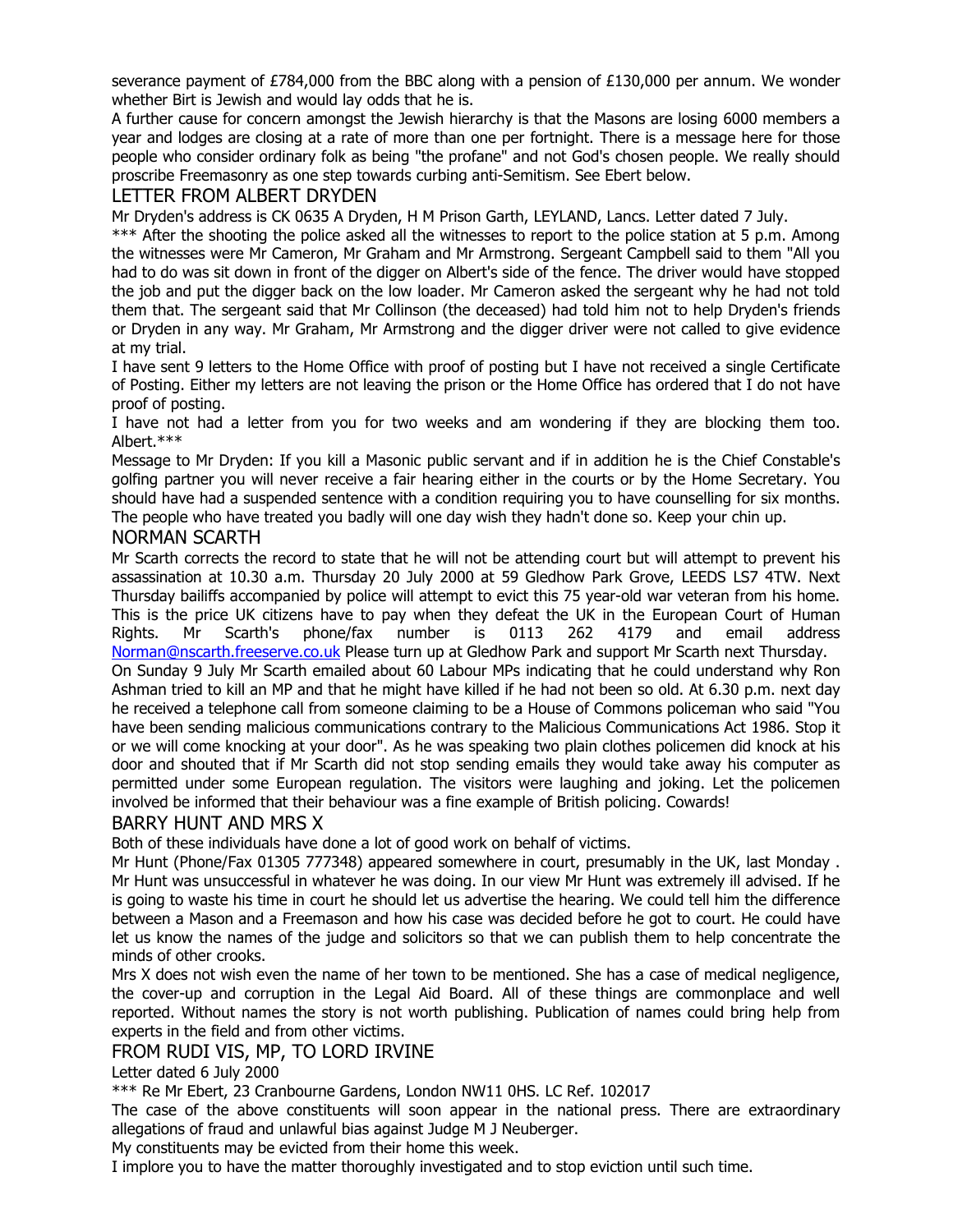Yours sincerely, Rudi Vis. \*\*\*

On Thursday 6 July 30 policemen in 10 police cars accompanied bailiffs to the Ebert home. Windows were covered with steel mesh and steel doors were installed. Only one police car was available to carry out normal police duties.

On Friday 7 July Judge Neuberger refused Mr Ebert leave to appeal because Mr Ebert was subject to a Section 42 order and Grepe v Loam orders. Neither of these gagging writs applies to commercial court cases or criminal or public law. Neuberger cannot be as stupid as this suggests. Taken with the Vis letter the conclusion is that Neuberger is a criminal.

This fraud on the Eberts is being investigated by the Metropolitan Police Fraud Squad and could lead to the resignation of Sir John Stevens.

Mr Gedaljahu Ebert is Jewish. Some Jews and some Masons are more equal than others. See introduction.

#### SCRIVEN APPLAUDED BY AN OVERFLOWING COURT.

Mr Geoffrey H. Scriven (Fax 0161 428 1159 & Phone 0764) appeared in the High Court on 10 July 2000, before LJs Hale, Swinton-Thomas and Brooke, to seek leave to appeal against a Section 42 gagging writ. An expert in law, Terence Ewing had meticulously prepared the argument. There were 82 grounds for granting leave. Swinton-Thomas, knowing of the 82 clauses, told Mr Scriven that he had 20 minutes to argue his case. Mr Scriven tore into the judges and told them exactly his views on the judicial Mafia. Only one, Lady Justice Hale, retained her dignity and got some respect from a crowded courtroom. At the end of his address members of the public cheered Mr Scriven. Customarily the Lord Chancellor briefs the Court of Appeal. Mr Scriven was refused leave to appeal. The court violated the terms of Articles of the Convention on Human Rights and Fundamental Freedoms.

NO SPACE FOR THE CHARLATANS OF BUCKS. COUNTY COUNCIL AND BENT BRITISH TELECOM. NEXT WEEK PERHAPS. ROSS, SHAKESPEARE, ALLEN, GRAVES, RELFE.

USEFUL CONTACTS

CAMPAIGN FOR A FAIR HEARING, PO Box 54, Cambridge CB5 8BB. Fax 01223 327042. Ph 01223 327634 (Organiser - Suzon Forscey-Moore, American Law Researcher) POW TRUST, (A registered benevolent and social welfare charity) 295a Queenstown Road, London SW8 3NP. Tel.020 7720 9767 Fax 020 7498 0477 (Gen.Secy. Peter Sainsbury). "PUNCH",100 Brompton Road, LONDON SW3 1ER. edit@punch.co.uk Fax 020 7225 6766.

Lloyd's world-wide swindles http://www.truthaboutlloyds.com email info@lliarsoflondon.com

NHS corruption- Dr Rita Pal email rita@pal.softnet.co.uk Web www.nhs-exposed.com This NHS corruption case brings in racism and corrupt industrial tribunals. The usual! Published by J M Todd-Misbourne Farmhouse-Amersham Road-Chalfont St Giles-Bucks. HP8 4RU Per pro Vomit. No copyright. Tel 01494 871204. Fax 01494 870031 email vomituk@my-deja.com Web page www.vomit.cc

### **VOMIT UK 37/00**

Victims Of Masonic Ill-Treatment 9 September 2000

Anyone criticised or maligned in these publications has a guaranteed right of reply. JMF or P2 Lodge UK stands for the hierarchies of the Judaeo/Masonic Faction. The ordinary Mason and Jew are as likely to suffer from the machinations of the JMF as non-Masons and non-Jews are. Almost every institution in the UK is corrupt. While the final blame lies with the Member of Parliament and the Prime Minister,

Freemasonry is invariably involved along with the courts, the police and local government. Everything we publish is aimed at the detection and prevention of crime especially in the public sector. We act in the public interest.

### **COURT HEARING - EBERT**

Mr Ebert will appear at Hendon (London) Magistrates Court at 2 p.m. on Monday 11 September in a case described as Ebert - v - The Mafia.

We have been flooded with copies of long letters addressed to judges and court officials. We published an Ebert letter to "Lord Justice" Morritt, which should have resulted in Morritt's resignation. He is in fact Sir Andrew Morritt, Vice-Chancellor and he is no worse than the man he succeeded - Sir Richard Scott. Gerald James will hang Scott eventually over the arms to Iraq scandal. **We are short of space for the latest on Mr James but we would strongly advise him not to believe that this government will rescue incriminating Tory documents from the shredder.**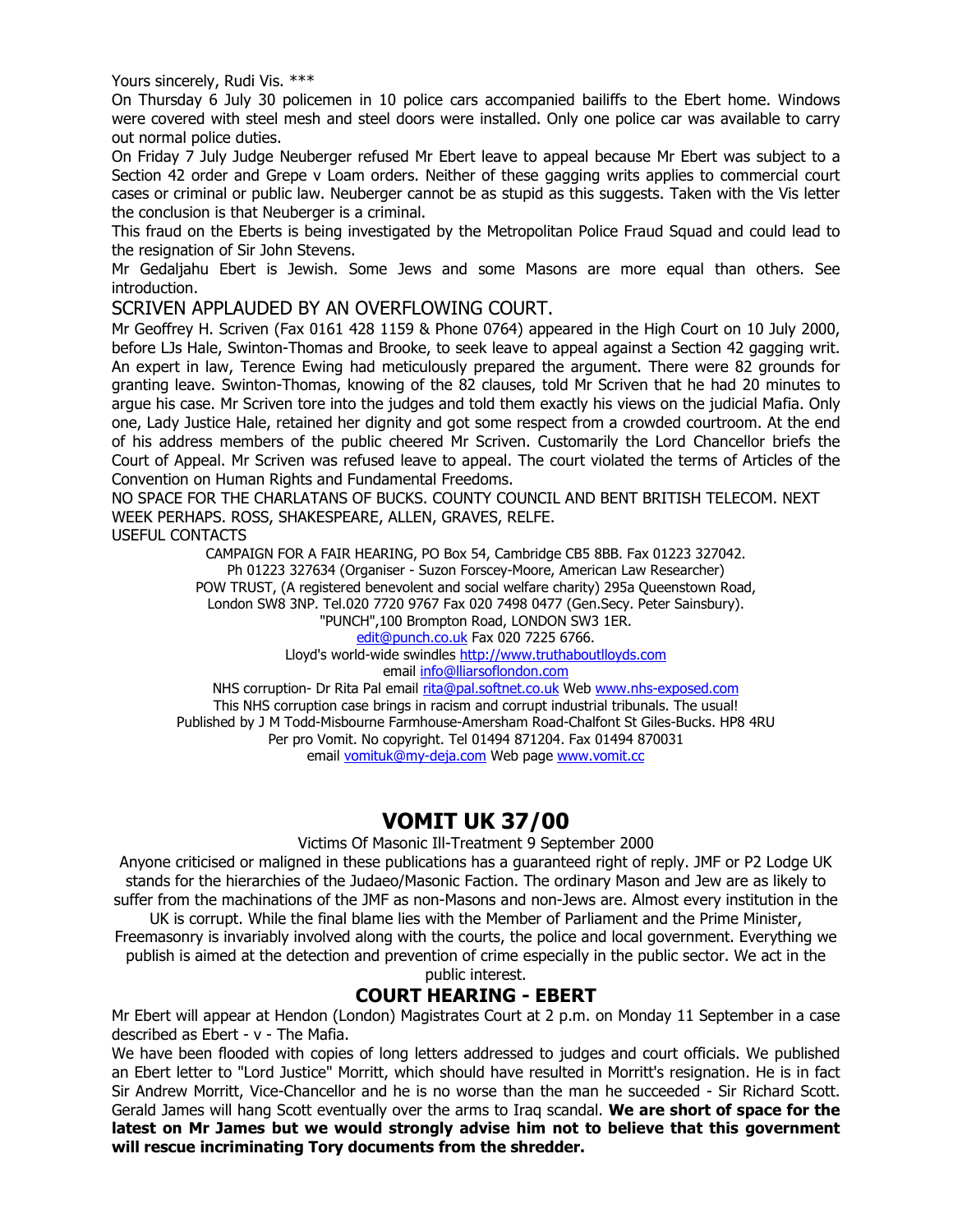This is the reply of Morritt's clerk to Mr Ebert on 30 August. "I write to confirm the Vice-Chancellor, Sir Andrew Morritt, has read your letter of  $9<sup>th</sup>$  August. However judgement has been given and the Vice-Chancellor is not prepared to enter into further correspondence on the matter." Cardinal Irvine appointed Morritt. Enough said! Both of Morritt and Irvine should retire from public service now.

Mr Ebert wrote again to Morritt on 5 September pointing out the error of Morritt's ways and quoting "The fish stinks from the Head". Victims should appoint someone to stand on the steps of the High Court every day including weekends shouting "Stinking fish".

On Thursday last Mr Ebert was again before Neuberger, his bete noire. Neuberger lost control and started screaming at Mr Ebert who succeeded in making Neuberger scamper out of his court in the middle of the hearing. There are incredible happenings in the Ebert case. Please read on.

On 4 September Mr Ebert appeared before Mr Justice Evans Lombe. Mr Ebert insisted upon having a copy of Evans Lombe's order. He was handed a scribbled order, which bore no case reference or the names of the litigating parties. Further it was not related to the Evans Lombe hearing and was signed by M J Pumfrey who was on holiday at the material time and would therefore have an alibi if Evans Lombe's malfeasance were exposed. Mr Ebert pointed out to Evans Lombe too the error of his ways. Evans Lombe (presumably) authorised the issue of another invalid and irrelevant order unsealed and unsigned. Incredible!

#### **NORMAN SCARTH AND MAURICE KELLETT**

We would be grateful if these two victims either keep us up to date or leave us alone. Currently the legal Mafia is trying to do deals especially with those who are publishing information on the Internet. Some people never learn. The Masonic motto is "Always take a man by the hand before you stick a knife in his back".

Mr Kellett has been offered a deal after a judge said that his prosecution is a waste of public money. The deal is that the case against him will be dropped if he removes a whore's name from his Web page. Mr Scarth is entitled to attack other victims but he should never do so publicly as this helps the crooks who are persecuting all of us - not least Norman Scarth.

#### **QANGOS**

Levels of taxation (council tax, income tax, value-added tax, fuel tax etc) are directly proportional to the level of corruption in government and local government. The corruption is ring fenced by quangos (Quasi Government Offices). The worst quangos are the numerous ombudsmen and public utility regulators. The Intelligence Services, the Police Complaints Authority and the Inspectorate of Constabulary working with Police Authorities are surely undermining the rule of law and making a mockery of democratic government.

The Labour hard men promised "a bonfire of the quangos" should they become the government. When they took over from the Tories in 1997 there were 1,128 quangos. Now there are 1373, a 20 per cent increase. They even have a quango to supervise quangos and they have put cronies in charge of the new quangos. Quangos rarely meet but heads of quangos are paid substantial salaries for probably 12 hours work per annum.

#### **QUANGO TYPE LETTERS-CHARITY COMMISSION AND POOLE BORUGH COUNCIL**

Mrs Ceinwen Thorne of the Charity Commission at Taunton (Fax 01823 345000) wrote to Mrs and Mrs Masefield (Fax 01308 485729) on 31 August 2000 as follows.

\*\*\* I am in receipt of your letter of 27 August 2000.

In spite of protracted correspondence, during which every effort has been made to answer your questions, it is still not clear exactly what your objectives are in this case. If you are challenging title to the land then the Commission is not the organisation to assist you. This would have to be dealt with in a court of law.

The Commission will not be corresponding further on this complaint. You may refer your complaint to Mrs Jodi Berg the Commission's Independent Complaints Reviewer or to the Parliamentary Commissioner for Administration (the Ombudsman) with the support of your local MP.

I rebut in the strongest terms your suggestion that Commission actions in this case are improper or corrupt.

Code of Practice on Access to Government Information

I am arranging for your request to be considered. You should receive a response to this within 20 working days. \*\*\*

Note that Thorne is a public servant and that she protects Jodi Berg, by not providing her address. The Masefields caught Thorne out and this is how she responds. We too have found the Charity Commission corrupt in failing to react to the disposal of Combined Charities Trust property at less than half the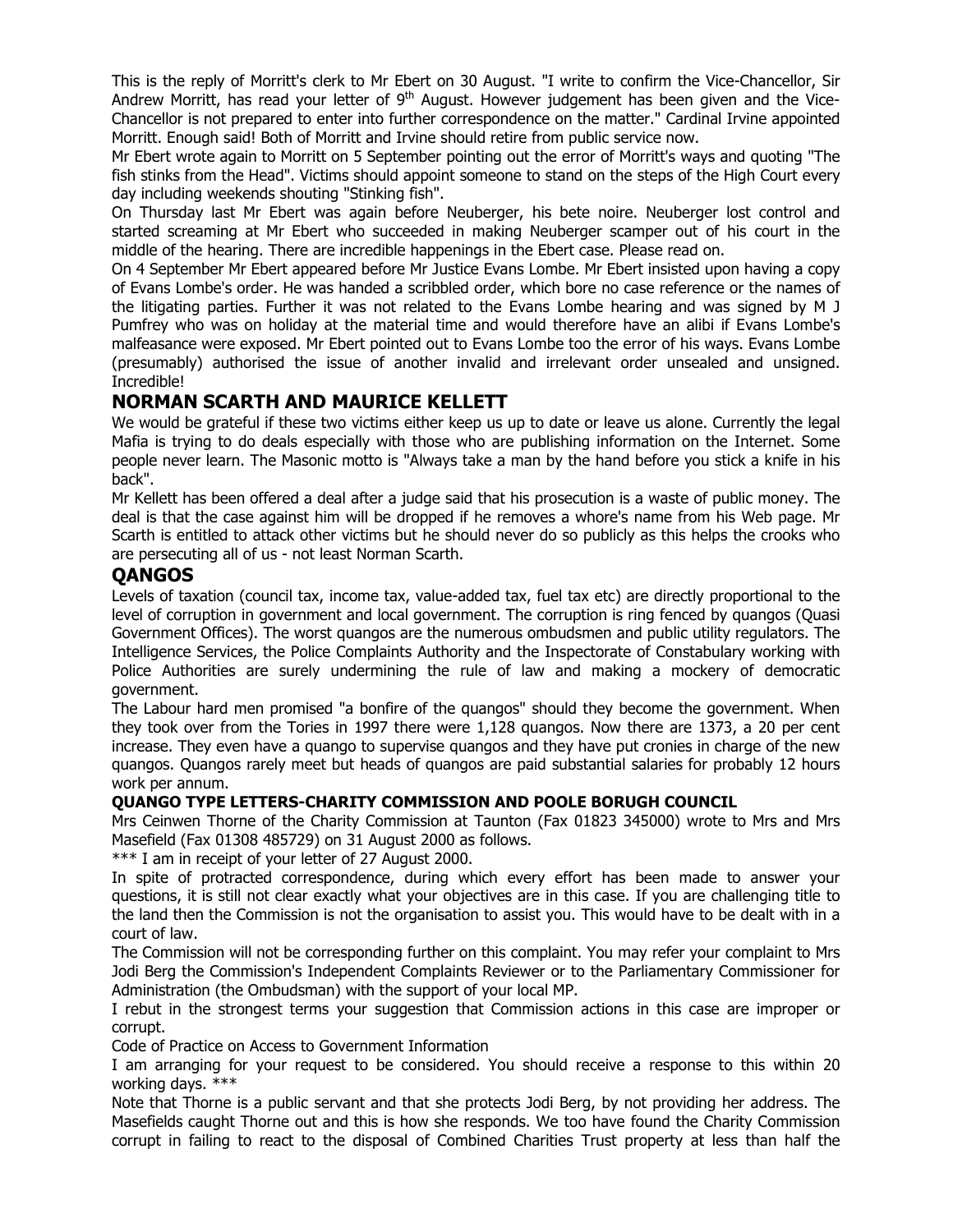highest bid in order to provide a secluded site for the distribution of cocaine. Again incredible! What the Thornes of this world do not realise is that one day the compliant public will rise up and slay them.

Land Registrars are appointed by the Lord Chancellor whose department secretly briefs the courts on the preferred outcome of cases. In the Masefield case the Land Registry is working hand in glove with the Charity Commission - exactly what happened at Misbourne Farm drug site at Chalfont St Giles.

On 7 September the Masefields complained to the chief inspector of constabulary O'Dowd about his failure to investigate Dorset police. O'Dowd may not exist in the flesh. We wonder if his name is just the pseudonym given for a bank account accessed by one of Labour's beggars on horseback. There is no record of his having communicated with a member of the public.

Now here is a letter dated 30 August 2000 from Alan Barlow Policy Director of Poole Borough Council (Fax 01202 633706) to former Borough and County Councillor Ms Lomond Handley (Fax 01202 738982). We would remind readers that Poole is in Dorset that bastion of Masonic corruption, malpractice and police frame-ups where Dirty Harry Barnes rules the roost.

\*\*\* I have just received a letter from Edward Colgan, Director of Strategic Development, referring to a number of phone calls made by yourself to complain to various members of staff at the Health Authority about the Alderney Community Learning and Development Project.

This project, as I pointed out to you when you first asked to become involved, was established by the Borough of Poole and is currently led by myself. Officers of the Health Authority and Health Trusts support the initiative in various groups, which were established at the start of the project. The Groups are flexible, depending upon the issues of the day, and agendas, meetings and notes are deliberately kept informal so as not to discourage participation by all members of the community. I, myself, am very keen to encourage participation by more local residents but recognise that this will not be achieved quickly; the important issue is to continue to encourage participation and listen to all sections of the community.

If you have any complaints about any part of the project, then please raise these in the Groups, at the lunchtime meetings or in writing to me. I would ask you do not contact staff at other agencies in regard to this project as they will be unable to assist you. Any funding that is being given to the Health Authority to the Alderney community, is also being monitored by the Health Authority and not by the community project.

In regard to notification of meetings, as raised in your telephone call also, I have again reiterated to all Group Leaders, Richard Trusler for the Environment and Transport Group, the importance of informing all interested residents of the dates of meetings. I will reinforce this at the meeting on Friday. \*\*\*

Comment: This cockroach Barlow himself doesn't half fancy himself himself. Ms Handley was squeezed out of the councils by being deselected. She was deselected because she was not prepared to tolerate the Masonic corruption, which is endemic in local government. On this occasion she ignored Poole Borough Council for obvious reasons. She complained to the local health authority, which bank rolls the learning and development project. Lomond should have saved her breath. Peter Harvey, the Salisbury Mason, was appointed to the Health Authority when he scampered from being Chief Executive of Dorset County Council. He retained his position of secretary to the Dorset Police Authority to ensure that Dorset police corruption was ring fenced. Harvey is allegedly under police investigation for violations of PACE. That'll be the day! Every door has been closed to Lomond Handley because she was naïve enough to be honest in the company of crooks.

Ms Handley is another of the many who have shown remarkable patience in the face of corruption in the public service. A group of morons held what is essentially a secret meeting by not divulging the time and date. Barlow's response is to put out a general reminder when he should be taking drastic action against the culprits. Note how the jumped up jackasses give themselves the title of Director and write to each other to justify their existence and salaries.

#### **THREE PRISON OFFICERS GO TO JAIL**

The three officers beat up a prisoner in his cell. That was routine practice especially at Wormwood Scrubs. It appears that their colleagues were so disgusted with their behaviour that they blew the whistle. We wonder what the real story is. This was probably intended to show that the Home Office carried out a genuine investigation into the numerous cases of assaults on prisoners by prison officers. It is only natural that the prison service and the police attract more than their share of psychopaths. At least these three did not resort to the cowardly practice of arranging for a psychopathic prisoner to attack another prisoner.

#### **ALBERT DRYDEN**

If you are provoked to fire a gun at someone make sure that someone is not a Mason and the golf partner of the Chief Constable of Durham. Albert Dryden is still in prison. (CK0635 A Dryden, H M Prison Nottingham, Perry Road, Sherwood, Nottingham NG3 5AG.) Jack Straw has received so many favours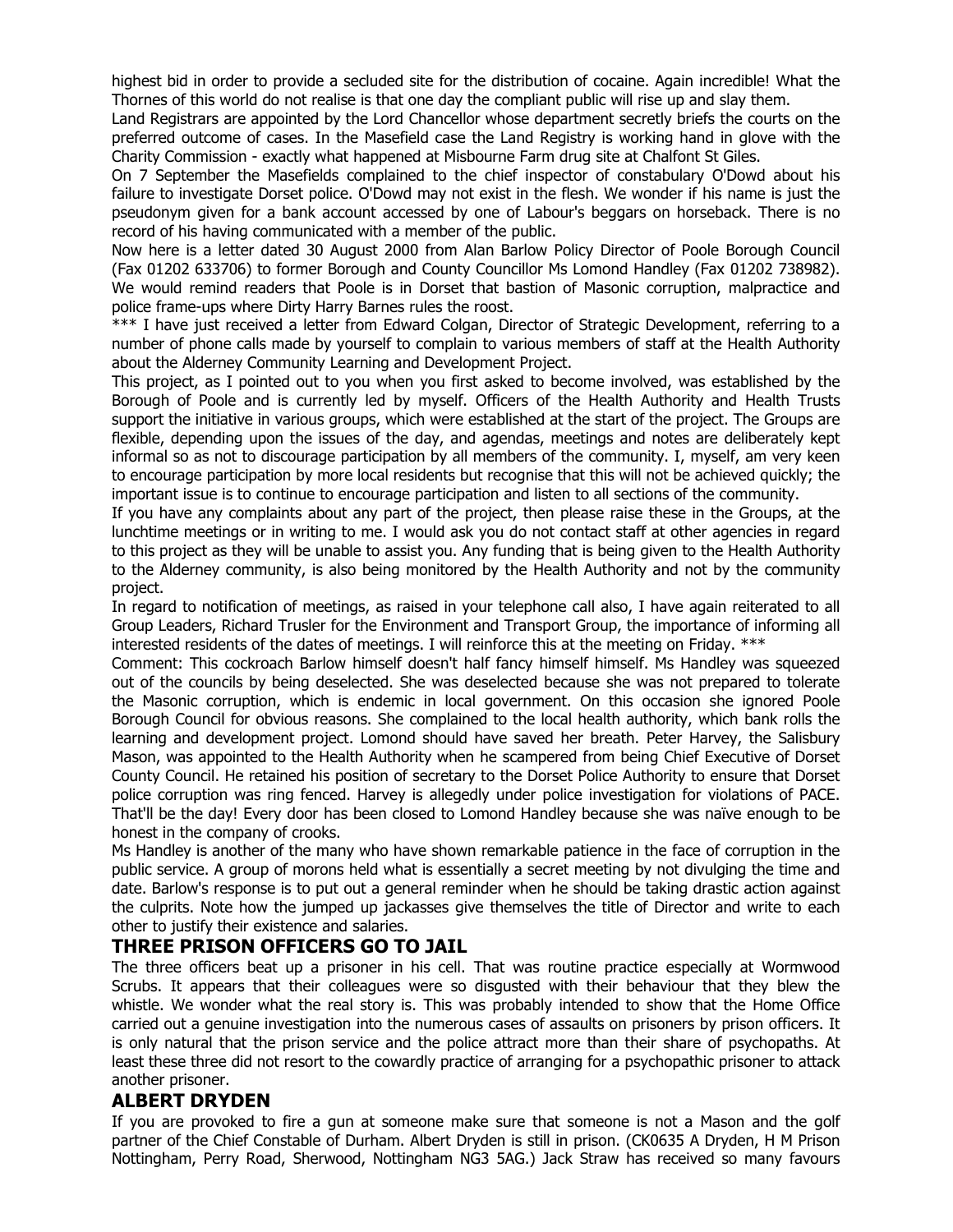from the police that he cannot afford to rock the boat. There will come a day when a grief stricken Straw will ask, "Why me?"

Mr Dryden's problem arose because he occupied land, which the local Mafia had earmarked for development. Here is what Mr Dryden writes to a friend on 9 August.

\*\*\* Dear Ken, The land was sold. The council kept it quiet but I found out in October 1989 that a councillor had bought it in July 1986 for £2,014. I wrote to Hilary Armstrong in November 1989 about the land sale but I heard nothing. I wrote again in April 1990 and have heard nothing to this day. The councillor got £200,000 for the three acres. They are now building 72 luxury homes on it at £77,000 each. The land was owned by British Steel. I was trying to buy it in November 1980 before the works closed. The council pulled a fast dirty trick on me, Albert. \*\*\*

If Mr Dryden has got his dates right this introduces a new dimension to Chief Planning Officer Collinson's continuous harassment of Mr Dryden. We would guess that Mr Dryden's council was Labour. Presumably Hilary Armstrong was his MP. She is now the Minister for Local Government when she sees fit to acknowledge receipt of correspondence. Is Jack Straw keeping Mr Dryden in prison because he fears that Mr Dryden will open up a can of Labour worms before the election? Ronnie Kray and Charlie Kray died in prison and now Reggie Kray is terminally ill and has been released. Mr Dryden is allegedly suffering from cancer of the colon. Mr Dryden was severely provoked. He is not a villain but he may pose a risk to the Labour Party if he is released.

Lord Longford has kindly written to Mr Dryden to ask for the name of his solicitor.

#### **SIR JOHN KREBS THE MONSANTO MAN**

This is the man who was put in charge of the quango supervising the quality of our food. Private Eye will provide the history of the Krebs family. The first announcement this man made was that there was no evidence that GM foods posed risks to health or the environment. His latest announcement is that organic crops are no better than crops grown using chemicals.

Testing GM crops within miles of organic farms could degrade organically grown crops and otherwise bankrupt organic farmers. So is this another attempt to promote GM crops by a man who has not learned the lesson of the BSE/CJD specie jump? Our scientists are discredited throughout the world. The millennium footbridge is another example of bad professionalism where the designers ignored Japanese research on the effect of foot traffic on bridges. For 100 years soldiers have broken step when crossing bridges.

#### **GERALD COULTER DISTRAUGHT**

Mr Coulter has asked us to lend him our sack cloth and ashes because, according Rodger Hall the senior lawyer with the Crown Prosecution Service at Bournemouth, Mr Coulter wrongly accused him of being a member of one of the Branksome Lodges. Hall explained that someone with the same name and initials as him was not necessarily the same person.

Well we do not believe Mr Hall and say that he is a stinking, lying, cheating, corrupt Mason. If he cares to write to us denying that he is a Mason and explaining why he did not instruct the court to impound Mr Coulter's Jeep for its return to either the keeper or the owner at Mr Coulter's address we will publish his side of the story. By his failure to perform his fundamental duty he facilitated the disposal of the vehicle by the crooked brother of a police Mason who was left in possession of it.

Hall informed Mr Coulter that he could make life difficult for Mr Coulter if he did not have the libels removed from the VOMIT publication. Mr Coulter expressed his surprise that Hall had even more dirty tricks up his sleeve. We will publish Hall's side of the story if he lets us have a signed statement.

#### **SUZON FORSCEY-MOORE**

We support Suzon Forscey-Moore organiser of the Campaign for A Fair hearing and deprecate the attacks made on her by lesser men. We did not complain about Mrs F-M's reporting the possibility of drugs being distributed from a neighbouring drug site. We did object to her casting doubt on our word that cocaine was being distributed with the connivance of Thames Valley Police. Also Mrs F-M should have told us that Chief Constable Charles Pollard had not even acknowledged receipt of her letter. We did not publish Mrs F-M's name. Our covert criticism was to show solidarity for an elderly victim whom she was condemning when he most needed support. We know that Mrs F-M cannot cope with all the injustice in the United Kingdom. We do not come under the umbrella of the Campaign for A Fair Hearing but wholly approve of the work it does.

Published by J M Todd-Misbourne Farmhouse-Amersham Road-Chalfont St Giles-Bucks. HP8 4RU

Per pro Vomit. No copyright. Tel 01494 871204. Fax 01494 870031 email vomituk@my-deja.com Web page www.vomit.cc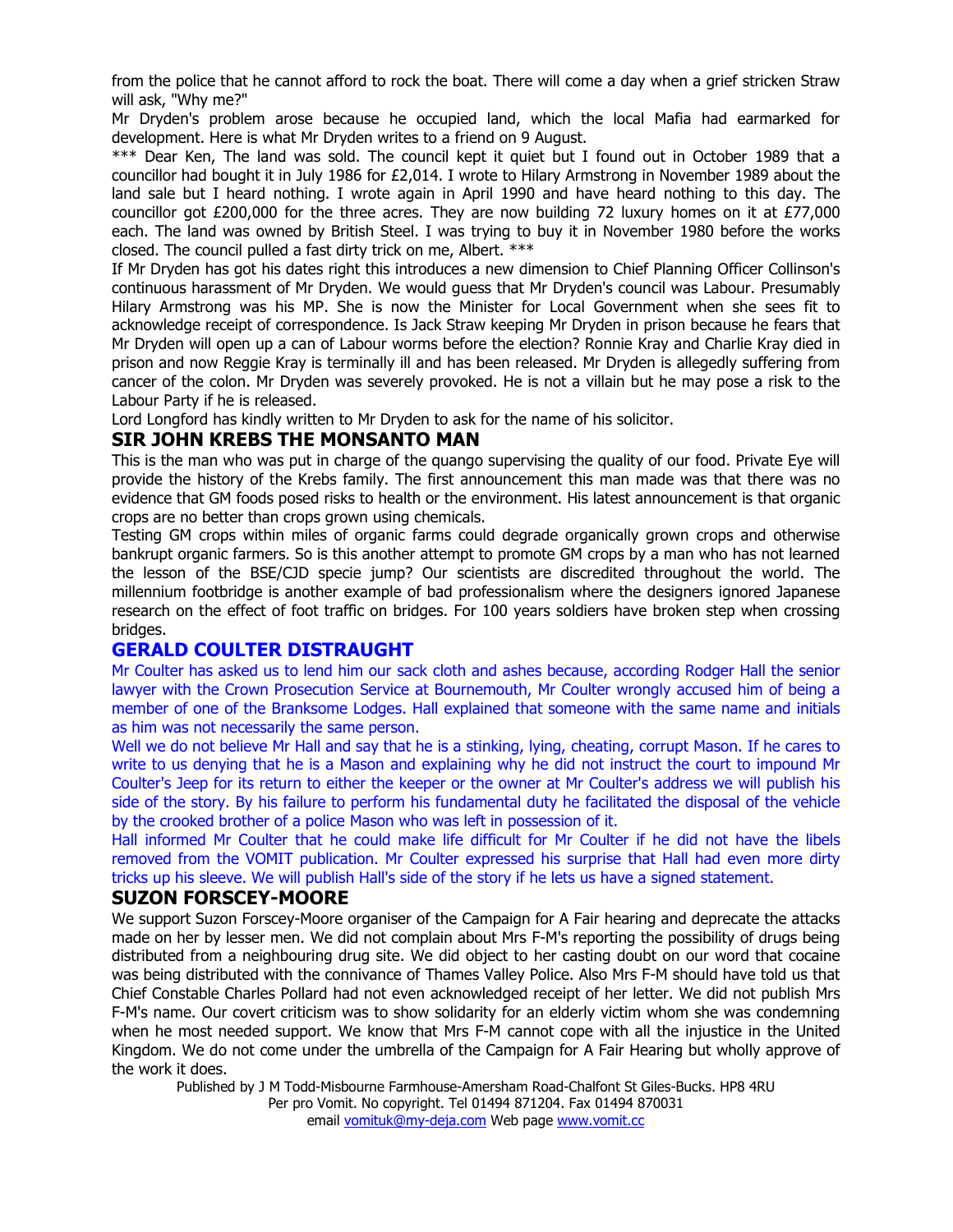Victims Of Masonic Ill-Treatment 31 March 2001

Anyone criticised or maligned in these publications has a guaranteed right of reply. JMF or P2 Lodge UK stands for the hierarchies of the Judaeo/Masonic Faction. The ordinary Mason and Jew are as likely to suffer from the machinations of the JMF as non-Masons and non-Jews are.

Almost every institution in the UK is corrupt. While the final blame lies with the Member of Parliament and the Prime Minister, Freemasonry is invariably involved along with the courts, the police and local government. Everything we publish is aimed at the detection and prevention of

crime especially in the public sector. We act in the public interest.

#### COURT HEARING

Norman Scarth (Phone 07977 212 329) is due to appear at Sheffield Crown Court on Monday first, 2 April 2001, to face a charge that carries a life sentence. His solicitor has not been in touch with him. Mr Scarth won a Human Rights case in the European Court and has another case pending. He attributes his present persecution to Straw whose forbears were refugees from Europe.

Mr Scarth is Secretary of the Litigants In Person Society. As many LIPS members as can make the journey should support him in court. We do not underestimate the difficulties facing LIPS members but we hope that Norman Scarth will be amongst friends when he faces his persecutors. Lillian Rayne, Chair of LIPS, has changed her telephone number, which is now apparently, a state secret. If she reads this perhaps she will return Norman Scarth's evidence, including the recording of his screams while being savaged by the police and his 4 volumes of the Rules of the Supreme Court, to him in time for his trial. She should also pay him the £700 she borrowed for a stair lift for her injured daughter especially since she did not buy the stair lift.

### **THE COULTER REPORTS**

Note that these two reports passed on by Gerald Coulter (Phone/Fax 01923 262726) barely conceal the anger and disgust of the reporter following the dereliction of duty of two successive Chief Constables of Dorset, Aldous and Stichbury.

#### (1) THE MORALS OF A BALD EAGLE

Chief Constable Jane Stichbury wrote to Mr Coulter "I can assure you of my commitment to the highest standards of morals in Dorset police". Bullshitting bitch! Her Assistant Chief Constable, George Pothecary, left his wife for a big-titted lusty barmaid. Their lust nest is a caravan at Boleaze Caravan Park, Weymouth. Andrew Jackson, another under-the-brush adulterer and solicitor with Turners of Poole, owed the bent cops a favour after they framed Mike Croley on his behalf. Pothecary could not risk using Jackson's caravan park lest there was another gas explosion which could have disrupted his intercourse or interrupted his discourse. As George himself might have said "I love a bang but not from one of Jackson's do it yourself gas repairs". George's wife is taking him to the cleaners by claiming the matrimonial home and half his police pension. Stichbury and Peter Pervert Harvey, both occupying the moral high ground, will ensure that sin pays by enabling George to get a massive increase in salary and pension like Aldous and May. Rumour has it that the barmaid will claim the other half of the pension on the grounds that she never had an orgasm. No wonder the Dorset squaddies snigger behind George's back when he swaggers about with his silver topped cane sadistically flicking his buttocks to feed his erotic masochism thereby easing the throbbing in his loins.

#### (2) MORE ON DORSET'S BENT MASONS

Dorset County Councillor Derek Burt of Lodge 137 Amity, Poole was shown on a BBC TV programme to have voted through 13 planning applications for a developer in the same lodge. By not declaring his membership of the dirty brigade he was in breach of a Statutory Instrument. Also targeted on TV was councillor Leslie Ames who claimed that he could not remember when he resigned from Lodge 1037 Portland. He was listed as a member in 1997 and anyway, even if he had resigned, that would not have changed his allegiance to the dirty brigade members.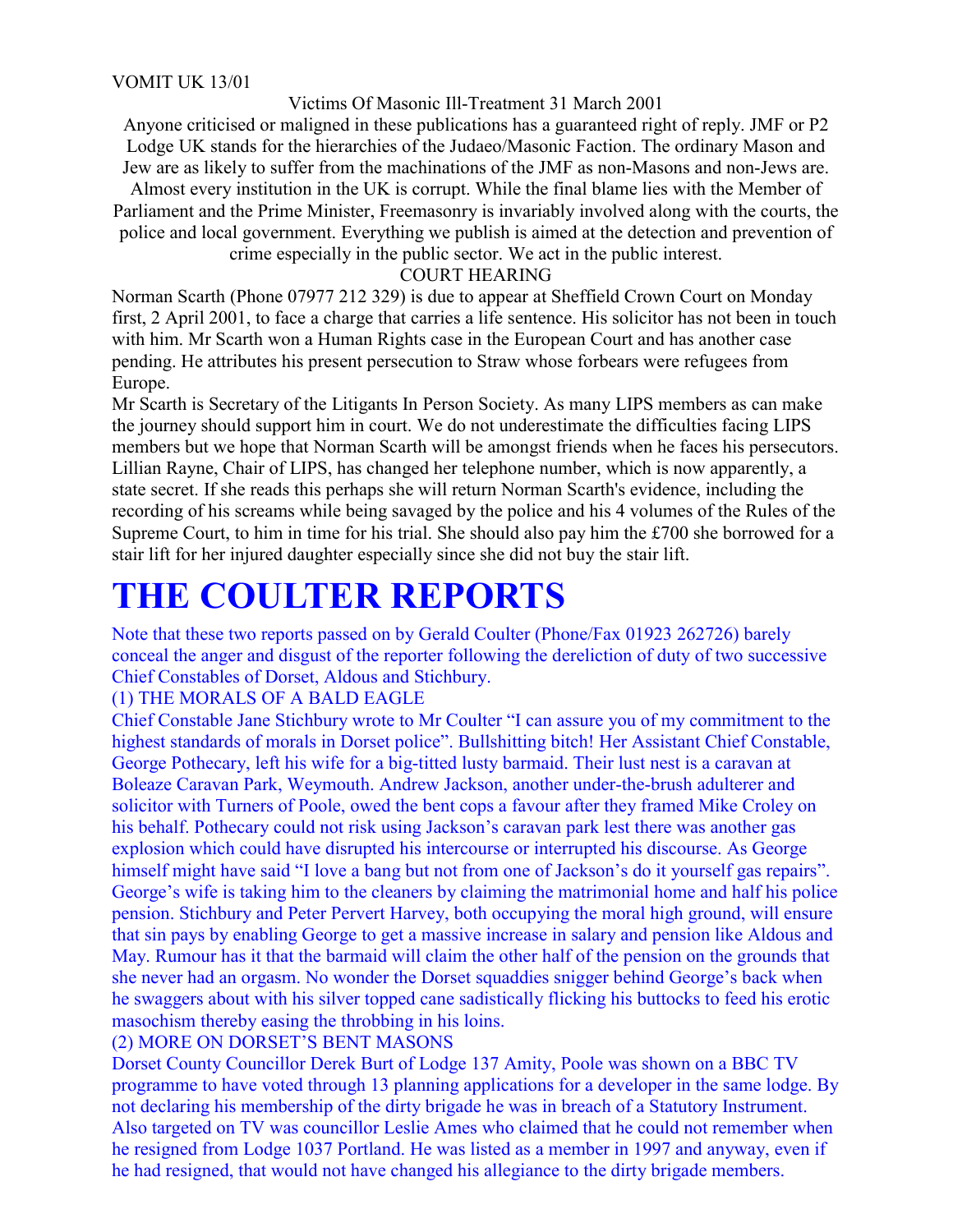Mr Coulter was lobbying councillor D J Fox, OBE leader of the Tory group and DCC representative on the Magistrates Court Committee. Fox denied being the D J Fox of Lodge 7873 Vindelis. Also in that lodge is dirty Harry Barnes, Chairman of the Magistrates Committee and Provincial Grand Master of Dorset's dirty brigade. His job at Weymouth College has lasted 7 years when he should have left after 1 year. He is also employed by Dorset CC. The greed of people like Barnes and Harvey is worse than that of Labour's beggars on horseback. According to Geoffrey Brazier, head of Dorset police complaints department "The Masons are no different from Dorchester swimming club". So said he when informing Gerald Coulter that the Dorset police had acted properly in Mr Coulter's case when they allowed the brother of Burke, the Dorset police Mason, to retain possession of Mr Coulter's stolen £50,000 Jeep. Burke the second-hand car dealer then claimed that the Jeep had been stolen from him. Next he took a powder to avoid his liabilities. Policeman Burke did a bit of shoplifting in Boots the Chemists and punched a security man who tried to stop him. The copper Burke is likely to be offered the job of Dorset Police Chaplain on full pay, pension and expenses. He would be better occupied advising on the disposal of stolen cars including missing police vehicles. Brazier is clearly another policeman who occupies the moral high ground but has no difficulty in crawling under a snake's belly.

### **ANONYMOUSLY BOLD CORRESPONDENTS**

(1) Last Sunday night (18 March) a male person telephoned to complain about "dirty leaflets" being put through his door. He lied when he said that he was located in the North of England. He lied when he said that he did not know what VOMIT stood for. He probably lied when he said that he was not a Mason. He gave the game away when he said that the leaflets gave names and addresses and that the people who were responsible were like the animal rights people who stalked employees of companies engaged in experiments with animals. We were civil to him and explained that the leaflets were being posted in the public interest to expose and prevent crime, that he could treat them as junk mail and that people would be upset if they had to answer their doors for something which they did not want. We added that if every door was knocked very few leaflets would be distributed and people would not be aware of the threat posed by Freemasonry. At that he lost his cool and said that "the cowardly bastards" were scared to knock at his door. There was a veiled threat against the individuals and their motor vehicles.

The caller concealed his telephone number and refused to give his name or allow us to print his comments. The call resulted from the distribution of leaflets in Bere-Regis, Wareham.

(2) Another person wrote a letter and a "support pack" for victims of Freemasonry. He/she was certainly well informed about the modus operandi and evils of the dirty brigade but rather spoiled the advice by suggesting that we turn the other cheek and seek solace with God. If God can allow an evil organisation like the dirty brigade to flourish He is not going to get our vote. The established church is rotten with ecclesiastical lodges and there are unbelievable reports about the Church Commissioners and fraudulent disposals of church funds. Perhaps the anonymous writer will explain why there is need for anonymity when one has God on one's side. The postmark on the sender's envelope was "Chester N.Wales 23 March 2001 6.41 p.m." The sender states that he/she has access to the Internet where he/she studied the VOMIT Web page following the BBC Newsnight programme. However he/she wrote by hand five A4 sheets plus a letter. The envelope was sealed with Sellotape scored with a ball pen. Physician heal thyself. OFTEL AND BRITISH TELECOM

We reported in VOMIT11 how Mike Owen of BT decided to cut off our telephones on the basis of evidence, which he knew to be false. (Internet ref. for his letter is

http://www.vomit.cc/btmason.pdf & http://www.vomit.cc/btmason1.pdf )

Owen can be contacted by fax and email. (Freefax 0800 318820 International Fax +44 20 7439 7803 Email  $\frac{gm(\omega)$ <sub>t.com</sub> )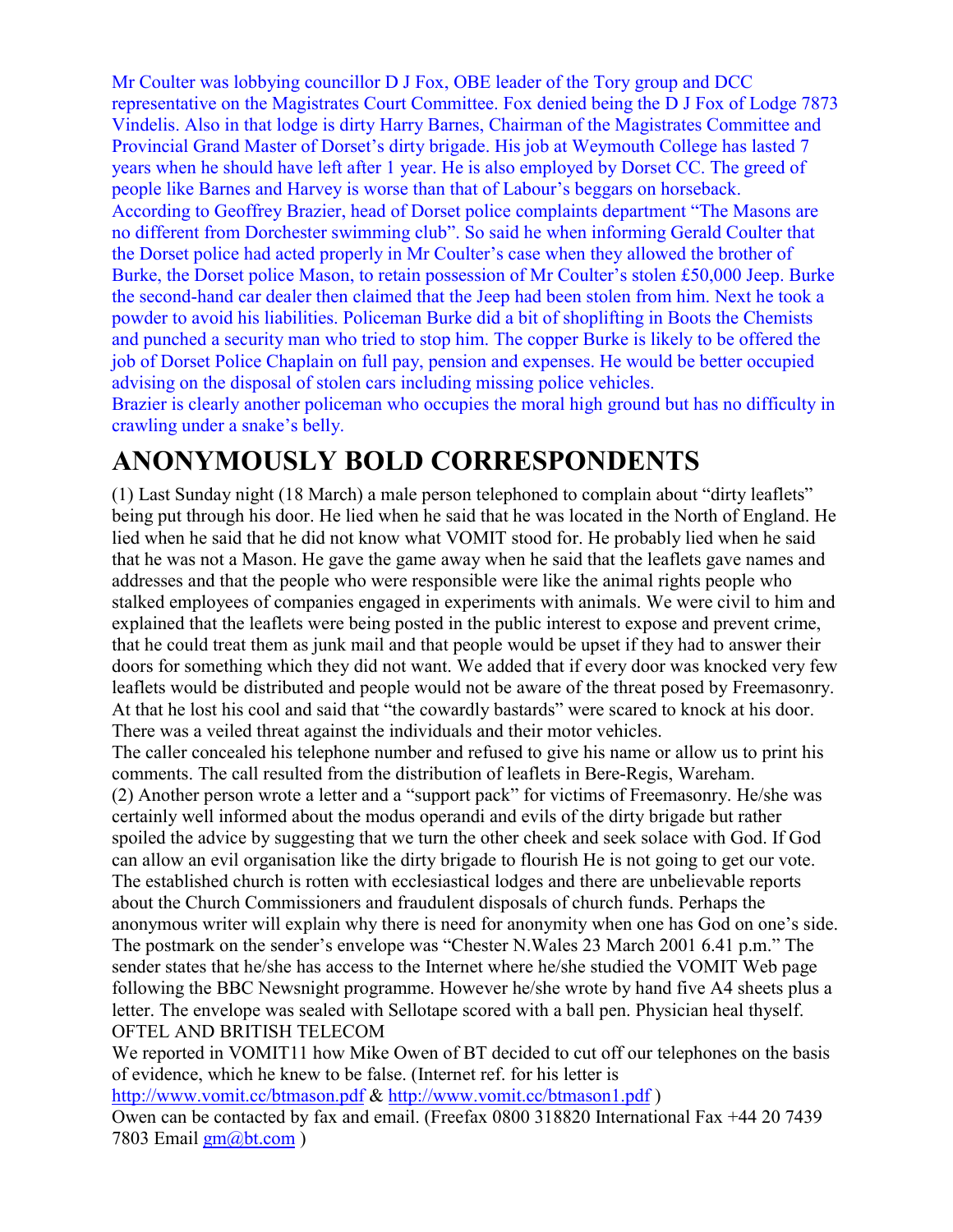One of the lies told by Owen was that we had faxed copies of VOMIT, which contained names and addresses and thereby put peoples' lives at risk. Above we report how a Dorset caller made the same allegation. What this means is that Owen was claiming that leaflets which were being delivered door-to-door by hand in Dorset were being faxed by us from Chalfont St Giles using a fax number which had not been used since 1998. We have not seen a copy of the leaflet.

Oftel, as is its custom, is covering up for the crimes of British Telecom. The Oftel case reference is CR/383682 and the man investigating is Christopher Stock. After he was pressed for an answer and an assurance that our telephone would not be subject to the whims of a stinking Mason, Stock wrote on 26 March "We have noted your comments". He gives his email address as cstock@oftel.gov.uk and fax 020 7634 8845. He too must be a stinking Mason.

We must try to ensure that Masons never again occupy positions of trust. When an organisation like British Telecom can monitor unlawfully telephone conversations and deprive subscribers unlawfully of a telephone service it strikes at the very roots of democracy.

IRVINE'S CHARITY COMMISSION CHARLATANS

<<< From J. & B.Masefield, Rocky Close Farm, Askerswell, Dorchester, Dorset, DT2 9EW Tel. (01308) 485412, Fax. (01308) 485729. e-mail blandamase@talk21.com

To Mr John Stoker, Chief Charity Commissioner, Harmsworth House,

13-15 Bouverie Street, LONDON EC4Y 8DP. Fax.0207 674 2309

Subject Askerswell Parish Land 3953354 & 3961578.

We have been kicked around by your offices since 1998 while you do nothing but obfuscate the issues; our patience is exhausted.

We refer to Dave Wiggins' letter ref. DW/107 8403/188627 dated 21/2/01 where once again we are referred to the ICR (Jodi Berg) who had already informed that she investigates maladministration, while in protracted correspondence we made it clear that review of the DECISION is required by the Board of Commissioners.

Pursuant to ICR letter, its leaflet informs on page 4 point 1, quote "- - - the way in which such DECISIONS were made MAY be investigated". i.e. discretionary.

The Taunton Commissioner vested the said land in the Official Custodian by acting on corrupt/falsified material before him, and made an ultra vires decision. The Board of Commissioners has not acted on our request dated  $15<sup>th</sup>$  October 2000 for review of DECISION; the facility promoted in Charity News No.12, and website. The former appears to be a fictitious institution, will you please state if it is within YOUR duty to investigate the DECISION of the Charity Commissioner, Taunton, failing which, who does? cc Lord Chancellor >>> From VOMIT to Mrs Jodi Berg, Independent Complaints Review, New Premier House, 150

Southampton Row, LONDON WC1B 5AL. Phone 020 7278 6251 Fax 020 7278 9675 Email icr@icrev.demon.co.uk Friday 23 March 2001

<<< Dear Mrs Berg,

May I suggest that your Mr Andrew Roberston would make a good scriptwriter for a second rate comedian. I have just seen his Kafkaesque letter dated 22 March to Mr & Mrs Masefield of Dorset (Your ref. 2001/011). Surely you appreciate that your function is similar to that of the man who defecated on his hotel room floor. He kicked it about until he lost it.

How about your doing something constructive? Something has to be done about appointments to the Charity Commission. We have suffered for 13 years because the Charity Commission allowed the assets of the Combined Charities Trust to be disposed of at much less than the highest bid and apparently for nothing in some cases. While you are not expected to believe this I nevertheless state that one site has been used for the importation and distribution of cocaine – with police approval.

The Dorset complaint is also connected with land misappropriation. There is also another complaint about fraud in the Great Ormond Street Hospital.

In your position you must have the ear of someone who can look into these matters and make improvements. My view is that all corruption, which is exposed but is allowed to continue or go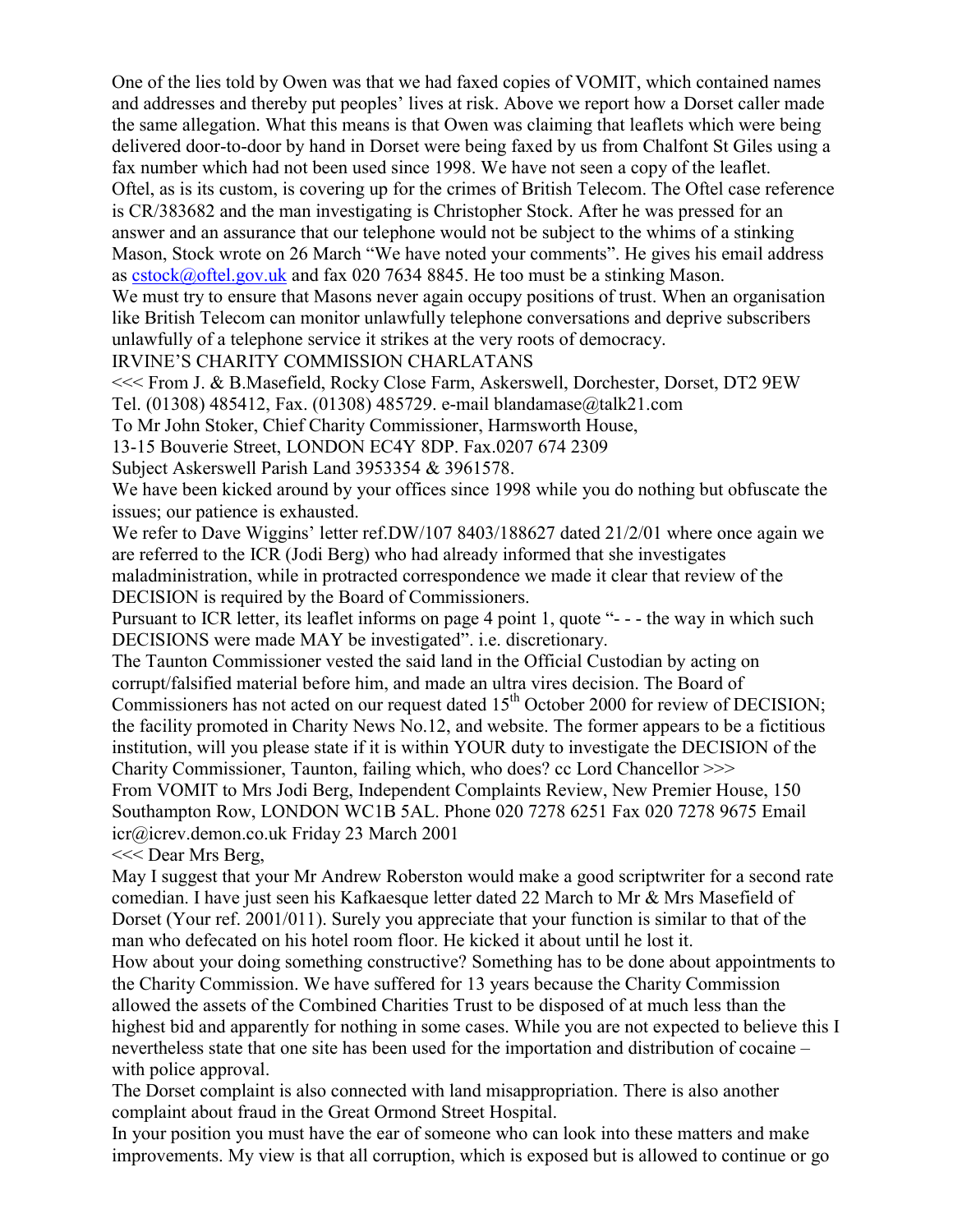unpunished, results from the criminal influence of Freemasonry. I speak as a 76-year-old Mason enrolled in 1961.

I would like to know, without malice, who or what appointed you and what your qualifications are. Best wishes. Yours sincerely, VOMIT.

http://www.vomit.cc/ Copied to Mr & Mrs Masefield and Dr A Adoko >>>

Comment: Mrs Berg has replied courteously to say that she was appointed by the Charity Commission on account of her previous experience as Complaints Reviewer with other government agencies. How much longer is the public going to put up with this sort of thing? Do we have to resort to violence before we can get through to these people that they are destroying this country? They are like lemmings rushing headlong into the sea.

During the week a man and a woman were sentenced to imprisonment for milking a charity for two million pounds. According to the police the ringleader was another man who could not be prosecuted because there was insufficient evidence. Our experience of police frame-ups and bent judges is such that if the police want a conviction they will get one even if the accused is entirely innocent. One High Court judge told Geoffrey Scriven, President of LIPS (Fax 0161 428 1159 and phone 0161 428 0764), that forensic evidence was worthless. The police are confident that forensic evidence will prove that James Hanratty was guilty of murder, rape and attempted murder. They can also prove that Tony Blair has found buried treasure on his frequent visits to the moon and has invested it offshore in the Seychelles, fifty leagues under the sea. SHARPE PRITCHARD AND CENTRAL LONDON COUNTY COURT

<<< Wednesday 28 March 2001

**To Lord Irvine of Lairg, Lord Chancellor. Fax 020 7219 4711**

### **COPIED TO THE COURT MANAGER, CENTRAL LONDON COUNTY COURT**

Case numbers CL054292 and CL150297.

Dear Lord Chancellor,

I have today received from Sharpe Pritchard a copy of an order made by Judge Roger Cooke, based upon a letter dated 15 March 2001 from Sharpe Pritchard, by which the judge orders that the hearing on 30 March 2001 is vacated.

Presumably the Court Manager submitted for the judge's consideration my Caveats to you. The Court Manager did not acknowledge receipt of any documentation, which I sent to him including my Statement of Truth.

I hope that your office will ensure that the two cases are taken together and a date for a further hearing appointed.

Apart from our experience there is concern about Sharpe Pritchard, the judiciary and the Central London County Court. No doubt others have made you aware of such concerns. In this case Sharpe Pritchard solicitors have been able to obtain judgements without having blackmail, lies and perjury exposed in court and punished. >>>

Comment: Keep your reports on Sharpe Pritchard coming in.

# **THE NATIONAL VOMIT PARTY**

People whom we have consulted are unwilling to be members of a party with "British" in the title. A draft constitution has been circulated for advice and suggestions. We would like to register the party as soon as possible. This means amongst other things that people wishing to become members must say so now. We do not propose to publish exact addresses because that would put decent people at risk from Masonic psychopaths. The member's name and town would have to suffice initially with communication through the Membership Secretary.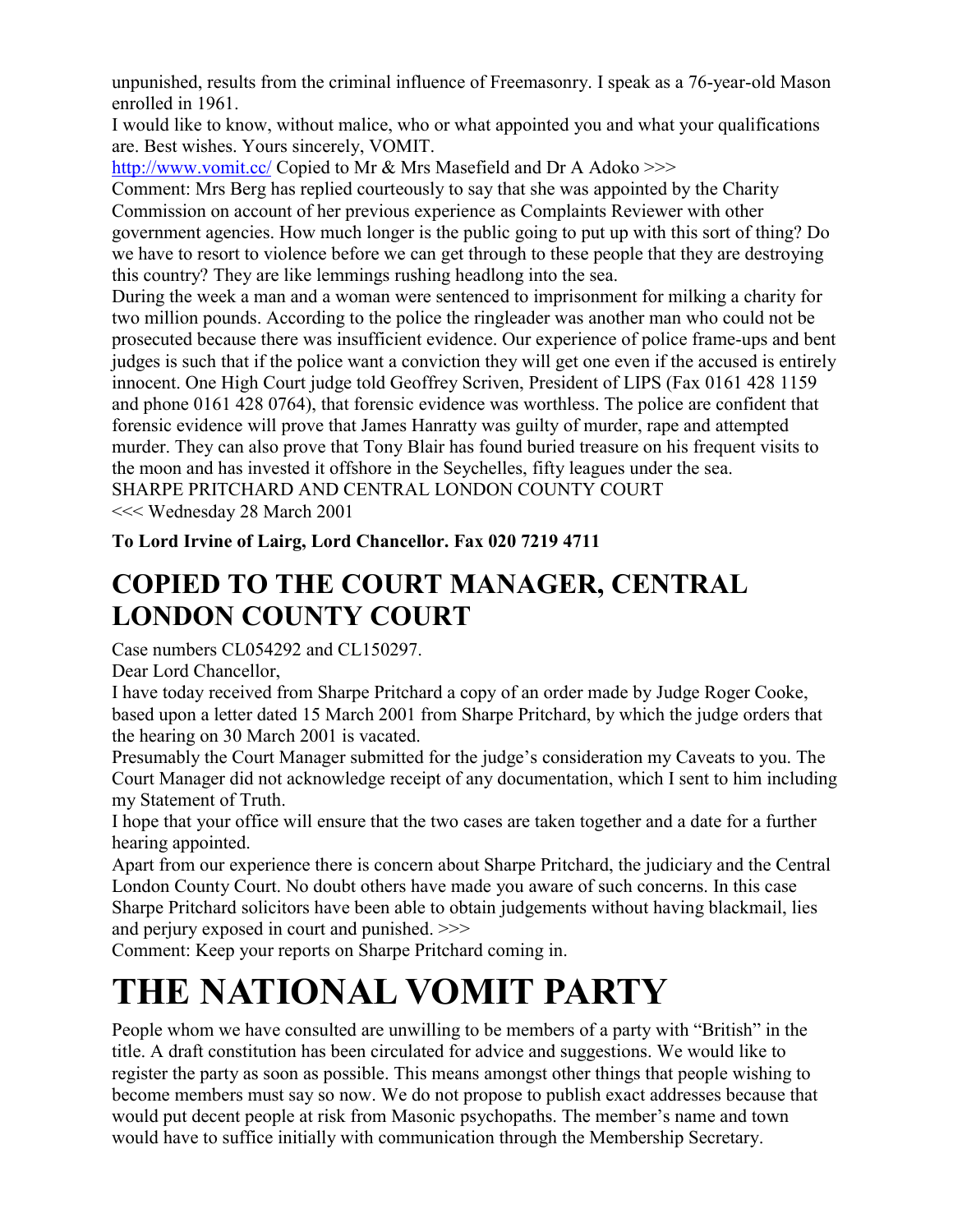# **SERIOUS FRAUD OFFICE**

Director Rosalind Wright now has suff8icient information to justify a full investigation but it appears that she too is on a trip to Mars. Blair has a copy of the evidence.

Memo - Information sought on Gail Spratley, Simon Elvin, H. Hearn & Son Ltd., Hellmann Parcel Systems Ltd., Kennedys, Hewden Stuart, SFO, Gillian Gowing.

Published by J M Todd/Misbourne Farmhouse/Amersham Road/Chalfont St Giles/Bucks. HP8 4RU

### **Per pro Vomit No copyright. Tel 01494 871204. Fax 01494 870031**

email vomituk@my-deja.com Web page http://www.vomit.cc/

VOMIT UK 23/01

Victims Of Masonic Ill-Treatment 9 June 2001

Anyone criticised or maligned in these publications has a guaranteed right of reply. JMF or P2 Lodge UK stands for the hierarchies of the Judaeo/Masonic Faction. The ordinary Mason and Jew are as likely to suffer from the machinations of the JMF as non-Masons and non-Jews are.

Almost every institution in the UK is corrupt. While the final blame lies with the Member of Parliament and the Prime Minister, Freemasonry is invariably involved along with the courts, the police and local government. Everything we publish is aimed at the detection and prevention of crime especially in the public sector. We act in the public interest.

The Thames Valley Police Scoundrel

In the national police performance league Thames Valley Police came bottom. Here is what Paul Beard of Bracknell writes about them on the Mail on Sunday 3 June 2001. "Having served more than 30 years in the police service I am very supportive of what officers on the ground are trying to achieve. However there can be no excuse for such a lamentable performance from a force whose Chief Constable enjoys a great deal of publicity when launching campaigns but, on the evidence of our experience, cannot ensure his fine words and ideals are put into practice when it matters."

Comment: Mr Beard was referring to Charles Pollard whom Blair in all his wisdom gave a Knighthood. We know what officers on the ground were trying to do when they pinned us to the ground. The timely arrival of a couple prevented our being savaged by a truncheon wielding thug. We know what the criminals were trying to do when they used a police marksman against us on the pretext that they had to force entry to change an electricity meter which did not require changing for another year. We know what the cowards were trying to do when they turned up twice in numbers a few days later, early in the morning, at a remote farmhouse, to arrest a 74 year old pensioner on the pretext that he had harassed the cocaine distributors. We know how the crooks failed to take action against the suppliers of cocaine to Charlie Kray. In our experience they spend more time fostering corruption than they do enforcing law and order. But, - and this is an important but – not all TVP policemen are bad. Also the offences committed by the police are possible only because people like the Chief Inspector of Constabulary, the Serious Fraud Office and the National Criminal Intelligence Service let them get away with it. The corruption starts at the top and that means political involvement. Philip Knightley pointed out last week how our financial institutions favoured recycling drug money into legitimate business rather that allow it to be used in the black economy. Confiscating drug money was to prevent its being used either in the black or the white economy. For every dollar recycled the drug barons will be credited with less than 50 cents. You can guess where the rest of the dollar goes. Christine Deviers-Joncour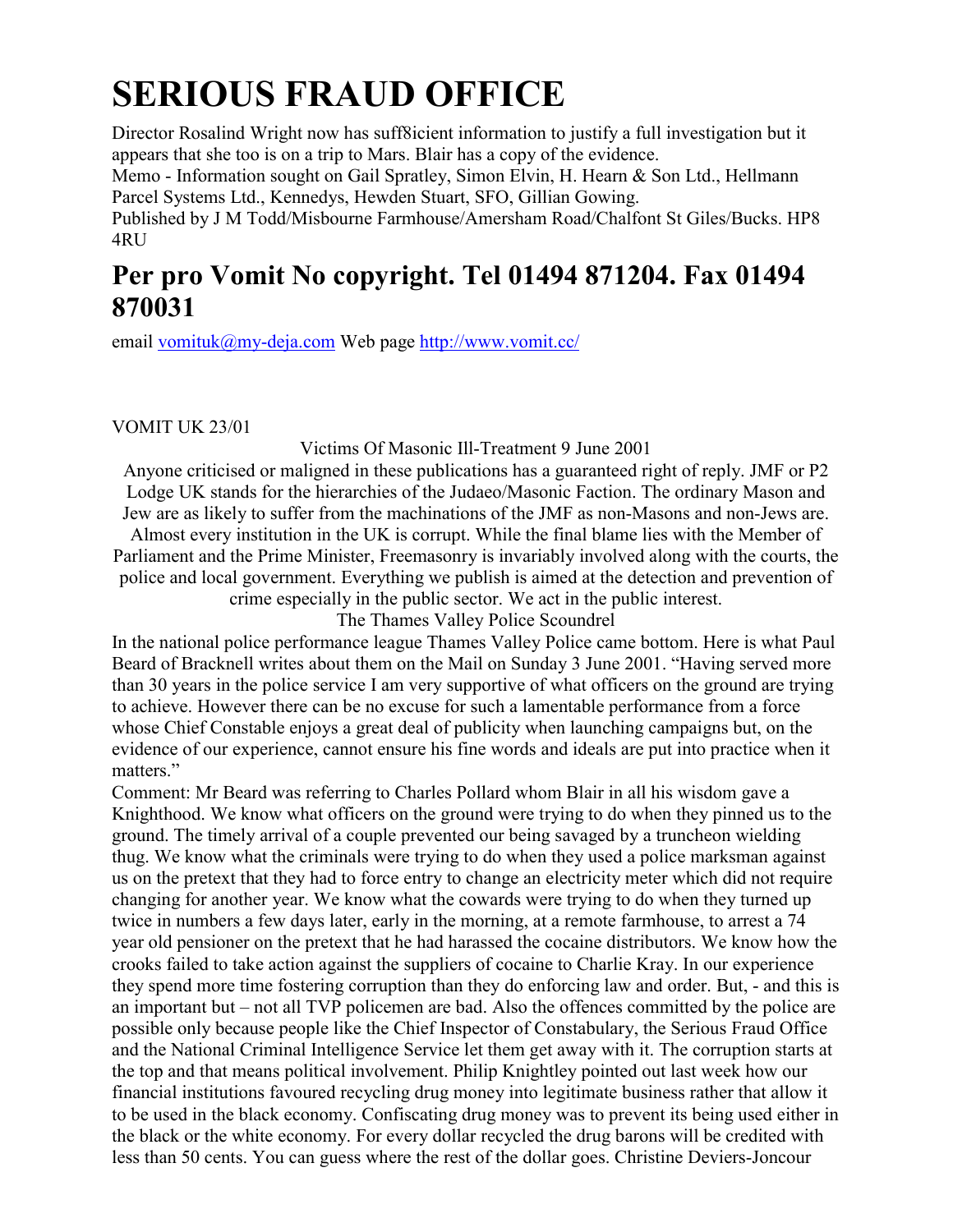who was recently convicted with former French Foreign Minister Roland Dumas of accepting bribes said last week "The trial scratched only the surface of a mountain of government corruption. Only copies of bank transfers can prove what I am saying and if I had those I would already be dead". Encore une fois….Comme la France, comme la Grande Bretagne. Now read "White Mischief: A Cultural History of Cocaine" by Tim Madge published by Mainstream at £9.99. The only reason for not making pure cocaine available over the pharmacist's counter is that to do so would cut profits on cocaine sales and money being recycled.

We understand why Pollard gets away with murder but we are determined to expose his kind of people until they are forced out of public office.

# **VOMIT Arrest by Thames Valley Police**

From the Bucks Examiner of 1 June 2001 at page 23.

<<< Thomas, a student at Oxford Brookes University, was stopped in Station Road, Amersham, at 1.25am on April 14, said prosecutor Richard Sothcott. He said police officers saw vomit in Thomas's car and arrested her. >>>

Comment: We know a Mason who lives in London but who visits Beaconsfield Masonic Lodge. One night he and his friend were drunk. They were stopped by the police. Ken, the Mason, boasts that he swapped seats with his friend who was driving because he knew that he, a Mason, would not be prosecuted. He was not prosecuted. Ken was a good friend of ours and honest. Letter from Vomit to Derek Ryder of Plymouth.

<<< The aim is to demonstrate the tricks of Masons in order to educate victims who are not aware that the Masons are responsible for their persecution. We give you an example.

We lived in a village half way between Glasgow and Edinburgh and were defending a divorce action in Edinburgh. We needed our car to take witnesses to Edinburgh. One morning when we were due in court we found our four tyres cut open along the side walls. We won the arguments and custody of the children. The judge had the last word. He said this. "He is a man of some ability, a man at war with authority, a glib, vindictive and inventive liar with partisan witnesses." The Press had a field day. The judge was Lord Hunter who was a member of the Grand Lodge of Scotland.. It would have been a fatal mistake to lie. Many years later we told David Sutch (Screaming Lord Sutch) about our experiences. He immediately blamed the Masons and referred us to Stephen Knight. That was our awakening. The case was more about the Mobil Oil Company than about divorce but that is another story. Masons invariably attempt to destroy family life. The Mobil Oil case resulted from the dictatorial ways of a bent solicitor named Hugh Morton. Morton became Lord Morton of Shuna. He was a Labour Party stalwart, a leading Christian and an incompetent crook. Plus ca change plus c'est la meme chose. VOMIT >>>

# **And Derek Ryder's Response**

### <<< Fingers crossed, here is my offering.

Two days after a woman threatened my wife Kathleen and me that our lives would be made miserable by her Freemason father, two plain clothes policemen were shouting at our front door. They entered our home and abused me and accused me of an offence. They left after I told them either to arrest me or leave our home.

That was the beginning of nineteen years of harassment by the Masonic Plymouth police. Many of their antics were childish and weird. They would knock our door and ask if ours was the "house for fallen women" or the "home for delinquent children". On one occasion they accused me, a former fireman, of calling out the fire brigade when there was no fire. Once in the local newsagent's shop I was struck on the back and knocked against a display counter. I turned and saw two policemen walk out of the shop. When I left the shop they were waiting for me. One of them squeezed my neck with his elbow and said, "Your trouble is you keep getting in people's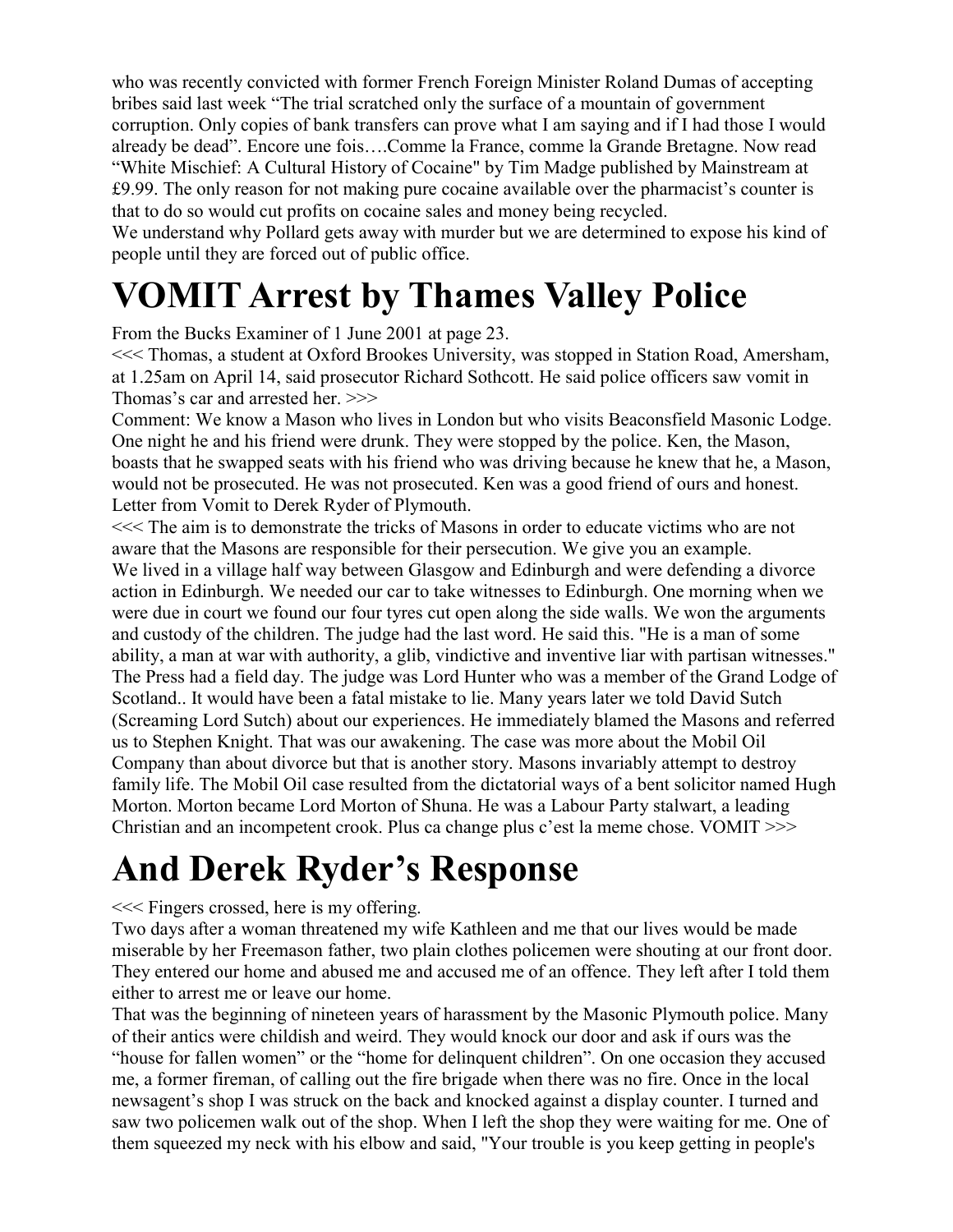way". I told him that he was a man with a problem and probably a Mason. My assailant hissed "Piss off". $>>$ 

Comment: Mr Ryder gives more examples and we offer him more advice. By swamping readers with Masonic examples he plays right into the hands of the Dirty Brigade. The simple souls in his area will believe that he is paranoid particularly when the Masons spread the rumour. Until ordinary people come up against the evils of Freemasonry they will not believe his story. He must lead them gently along the path of understanding. In the Croley and Hunt cases we had to go into detail because these dealt with perverting the course of justice. Masons deliberately do very weird things. They practise what they call "diversion". If Derek reports a whole batch of weird events the innocents will think that he is weird.

#### Freedom of Information Act 2000

Letter dated 28 May 2001 from Information Commissioner, Wycliffe House, Water Lane, Wilmslow, Cheshire SK9 5AF. Phone 01625 545700 Fax 01625 524510 email mail@dataprotection.gov.uk

### <<< Re: Freedom of Information Act 2000

Your letter about the Freedom of Information Act has been passed to me. My name is Tim Turner and I am Policy Manager in the FOI team. The Freedom of Information Act 2000 was given Royal Assent in November of last year, but as yet, has not been implemented. We are currently waiting for an announcement from the Home Office as to the timetable, but our current understanding is that the Act's provisions will come on stream in a staged process across the public sector. The Act has to be completely in force by 2005, but how this is to be achieved has not been finally decided yet.

I have enclosed two documents that explain how the Freedom of Information Act functions. I hope they will prove useful – if there is anything further you wish to know, please do not hesitate to contact me at the above address. Yours sincerely, Tim Turner Policy Manager. >>> Comment: How typical of our crooked politicians. Our Tim reminds us of all the legislation requiring judges, councillors and other parasites to register their Masonic membership. Blair 's promises are never fulfilled. He even double crossed the shirt lifters by not repealing Section 28 of the Education Act. Foxes are still hunted and thousands of animals are being used as targets by MAAF gunmen. The rag and bone men of the Liberal Democrat party will never get proportional representation. Lord Tebbit has published that Blair is a liar and a coward. The real tragedy is that there appears to be no alternative to Labour apart from minority groups who do not subscribe to USA style Zionist Organised Government (ZOG).

One is bound to ask why massive amounts of money are spent on Quangos like these and on the parasites who run them when money is needed for education, transport, the National Health Service and an elected judicial appointments board.

#### Stichbury, the Beggar on Horseback

We are indebted to Gerald Coulter (Phone/Fax 01923 262726) for this report on Stichbury the rider who was propelled into the position of Chief Constable for Dorset when she had no administrative experience of policing.

<<< Calamity Jane was head of the Metropolitan Police Equestrian Society. Her police duty was dominated by riding either bareback or saddled. The story goes that on one of her honeymoons her husband asked her, "Would you like the bridal suite?" She replied "No thanks, darling. You can grab me by the ears". Be that as it may Jane was in charge of the mounted police when they attended ceremonial functions such as the trooping of the colour. The joke was that she initially misinterpreted the meaning of "mounted police" when she volunteered for the job.

After (or before) her marriage to Marc Smith-Evans was dissolved she kipped up at 1 Maryhill Close, Kersley with Campbell, a senior Metropolitan Police officer. They went through a form of marriage while resident there. When Campbell retired they decided that he could swim in the Masonic cesspool of the West Country where Jane lived after leaving London. In order to maintain the life style to which they were accustomed as Metropolitan police officers Jane the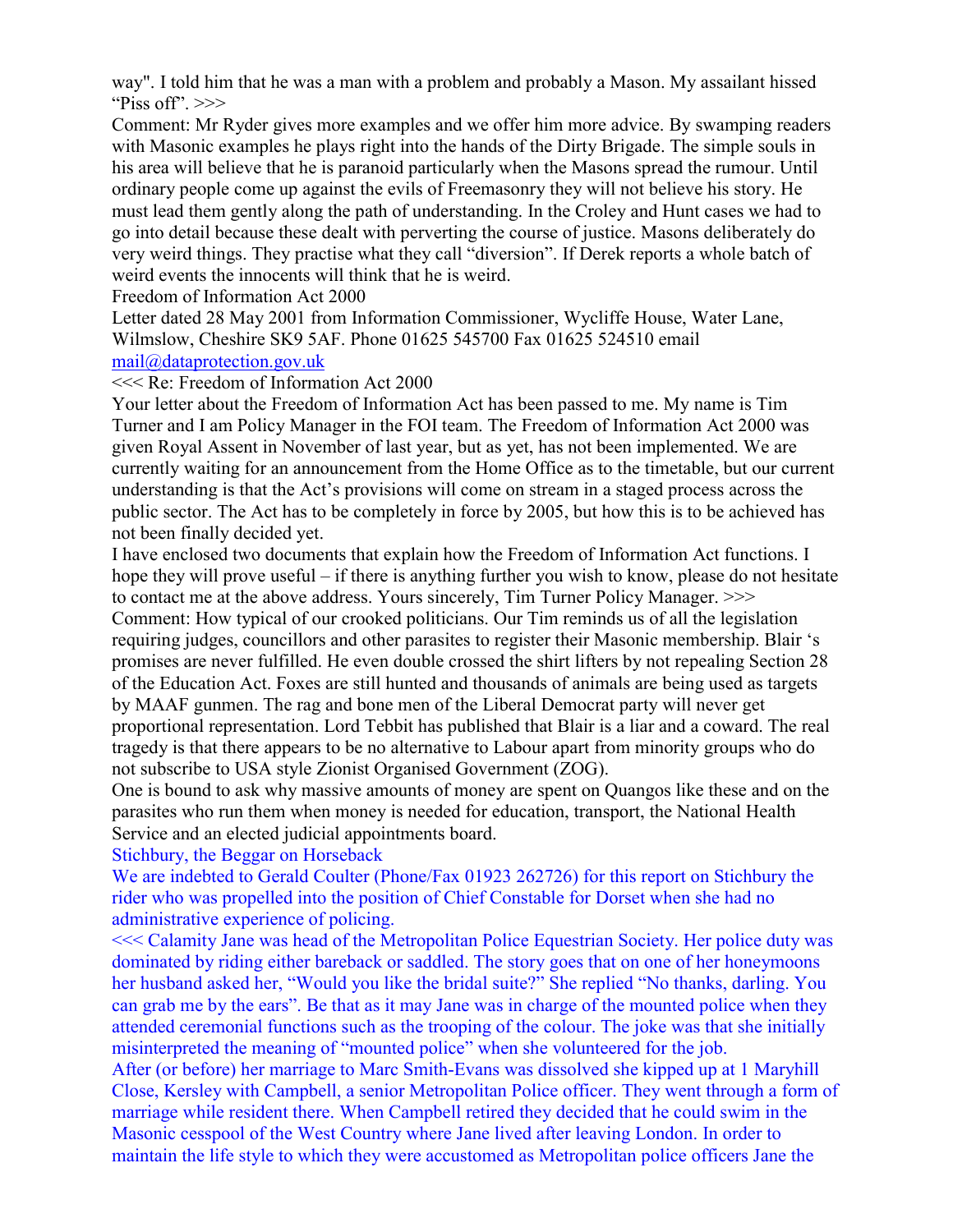rider had to be promoted to Chief Constable for Dorset. And so it came to pass that a corrupt police force dominated by the Dirty Brigade was (and is) still dominated by the same filth. There is another rumour that the Police Equestrian Club called the last dance at their orgies "the Quakers' Waltz". Couples, both hetero and homo, would do one round of the dance floor then mosey off for their oats. >>>

Comment: While Stichbury continues to sing dumb Mr Coulter and other victims are going to keep after her and her mate Pothecary, the piebald pony who pounds the turf in a caravan with a barmaid while his wife plots to ruin him. Stichbury claims that her force occupies the moral high ground. Her delusions of grandeur are making a rod for the back of the Dirty Brigade. Note that Stichbury (Dorset) and Pollard (Thames Valley) were promoted from the Metropolitan Police. Riots in Oldham, Bradford and Leeds

Instead of condemning the ethnic minorities or Combat 18 for these riots we should establish the cause. Asians and Afro Caribbeans are treated even worse than the indigenous population by the police. They have little to lose by attacking a police dictatorship which is protected by the courts. While the police keep stirring up racism they distract attention from themselves and create a climate for draconian legislation against human rights.

Note that the family of Harry Stanley have fought long and hard to have his police murderer prosecuted. It has just been announced that the Crown Prosecution Service is to look again at the case. Even if Mr Stanley had been armed and had been aiming a gun at them the policemen had a duty to fire to disable and not to kill. ( on 22 September 1999). One police marksman behaved correctly and shot him in the leg. The other one shot him in the head from 10 yards and killed him. The police must have ballistic evidence showing who the guilty policeman was. There is also the subsequent police cover-up to be investigated.

At the time of the Stanley killing, policemen were raiding several addresses including that of Norman Scarth on 2 August 1999 and us (three times) a fortnight later when flack jackets and marksmen were the order of the day. There was no justification for the visits. The various police authorities conspired to protect the bent police chiefs.

This week Private Eye, at page 26, publishes another report on the cover up of the police murder of James Ashley who was naked and unarmed. Again the police authority allowed itself to be led by the nose. The Chief Constable Paul Whitehouse has been accused of criminal misfeasance, falsehood and discreditable conduct but is still at work. Whitehouse's deputy Mark Jordan is either weeping genuine tears or imperiously ordering and threatening his underlings. How can a man like that be allowed to continue in the public service? One cannot avoid the conclusion that these second rate dishonest policemen owe their promotion and protection to Freemasonry. War Criminal Ariel Sharon?

If Sharon were a Serb and not an Israeli he would be branded a war criminal. Who are we to criticise God's chosen people? What right has the United Nations to make resolutions against Israel? There will be a day of reckoning. God did not protect Jews and Masons from the Holocaust.

The Weymouth and Dorchester Court Jester

The following letter dated 6 June 2001 was faxed to Mr J Masfefield (Fax 01308 485729) by B Sadler – Court Manager.

<<< I apologise for the delay in replying to your letter.

The file papers on case 8200560 were destroyed some time ago – three years having elapsed since the date of the last action. This is the procedure for all case files.

District Judge Cowling therefore had no file before him when he dismissed your application. He gave no reason for the dismissal but it could have been for various reasons such as the application not being in correct form, no fee being paid, the appropriate section of the act perhaps not being in force yet or whatever, the court not having jurisdiction I do not know. For a judge to consider your application again I suggest you make a proper application to the

court in the correct form paying the appropriate fee. You should state what section of the act you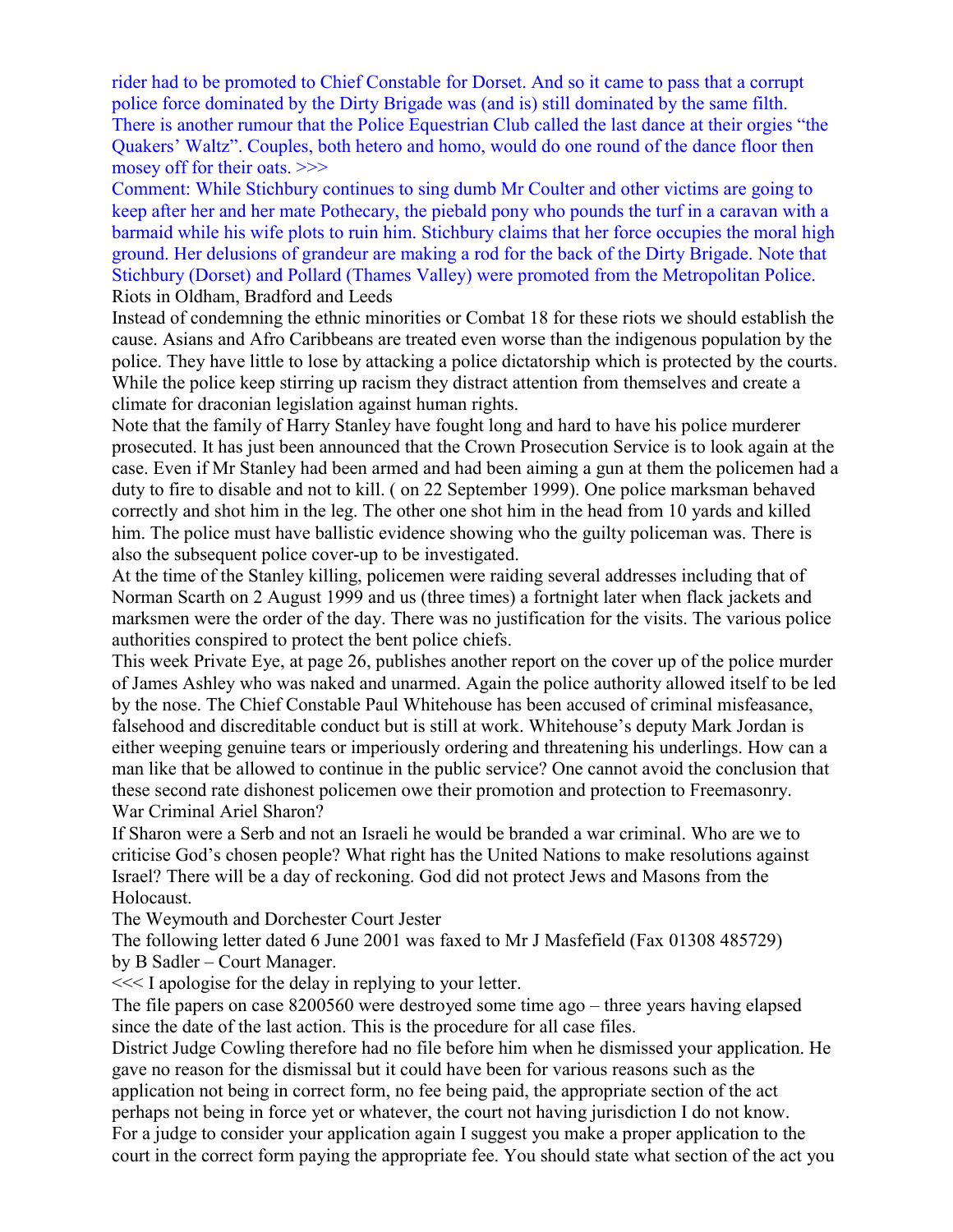are applying under and when it came into force. A hearing will then be arranged for your application to be considered. Yours faithfully, B Sadler. >>>

Comment: If this fellow Sadler is telling the truth it is time Stichbury investigated. What is the point in applying to a court which dismisses your application without issuing a judgement? We say again that there is no law in this country as a result of the power of the JMF. Cowling should be removed from the Bench without further ado . Sadler should be sacked for the part he has played. At least he has identified himself. The Manager at Central London County Court conceals his identity, arranges ex-parte hearings for his friends and withholds documents from the judge secure in the knowledge that no action will be taken against him. Ban These Vermin from Public Office

No space.

Published by J M Todd, B.Sc., Misbourne Farmhouse, Amersham Road,

Chalfont St Giles, Bucks. HP8 4RU.

Per pro Vomit No copyright. Tel 01494 871204. Fax 01494 870031. Email vomit@vomit.cc Web page http://www.vomit.cc/

#### VOMIT UK 29/01

Victims Of Masonic Ill-Treatment 21 July 2001

Anyone criticised or maligned in these publications has a guaranteed right of reply. JMF or P2 Lodge UK stands for the hierarchies of the Judaeo/Masonic Faction. The ordinary Mason and Jew are as likely to suffer from the machinations of the JMF as non-Masons and non-Jews are. Almost every institution in the UK is corrupt. While the final blame lies with the Member of Parliament and the Prime Minister, Freemasonry is invariably involved along with the courts, the police and local government. Everything we publish is aimed at the detection and prevention of crime especially in the public sector. We act in the public interest.

### **The Walls of Silence**

**When we complain about the wrongdoing of people in national and local government, in the police, in the legal profession, in the medical profession etc. our complaints are rarely addressed. The culprits protect themselves by telling lies, addressing the wrong questions or, nowadays, by ignoring correspondence.**

In an attempt to force the guilty parties to address the issues VOMIT publishes details of complaints and guarantees the culprits a right of reply. VOMIT tries to provoke the crooks by calling them perverts or prostitutes. Someone who perverts the course of justice is a pervert. A person who puts public office to the wrong use is a prostitute. A lady who sleeps with a superior in order to be promoted is a prostitute in the sexual sense and is likely to be a prostitute in the non-sexual sense. Her sexual proclivities do not concern us.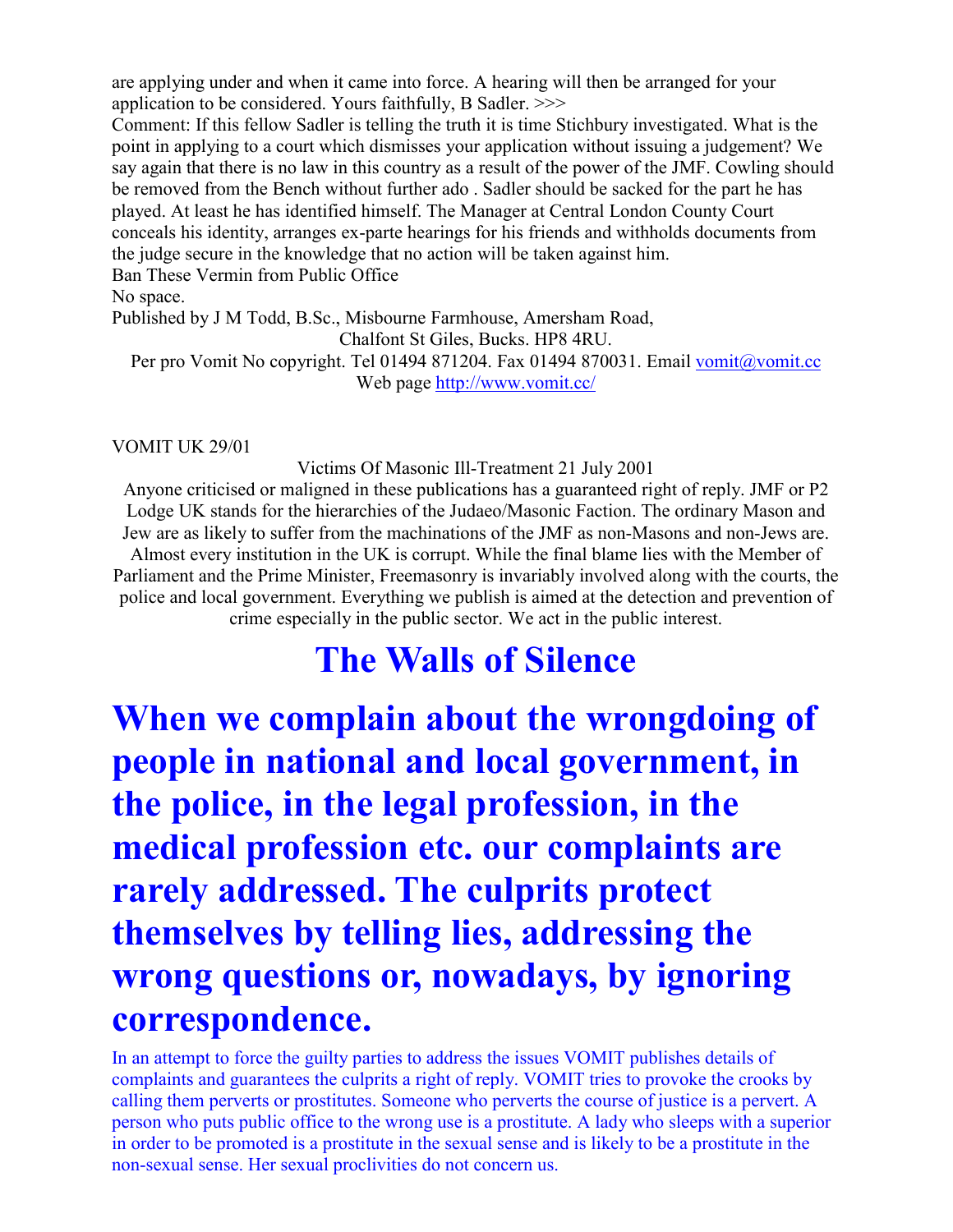The guilty parties have persistently tried to destroy VOMIT by disrupting its lines of communication, by having it raided by police with marksmen and by mounting malicious and apparently unrelated court actions against the publisher personally. (Westminster City Council) Now there appears to be another dimension to censorship in the form of libel action. See letter to Barry Hunt.

## **Letter to Barry Hunt**

Thursday 12 July 2001 to Mr Barry Hunt, 42 St David's Road, WEYMOUTH, Dorset DT4 9LP \*\*\*Dear Mr Hunt, Your fax/phone no. 01305 777348

We would confirm that P C Culley did not either personally or through his federation or though his solicitor exercise his right to contradict anything published by VOMIT. He had a guaranteed right of reply. We never publish anything, which we believe to be inaccurate or untrue. Also when you challenged P C Culley at that public meeting he made no attempt to contradict you. You have a witness to that.

We cannot tell you where information on your case came from because we do not know. At no time did we discuss your case with you or with anyone in a way that would have provided a comprehensible report. From time to time you or your associates would fax us copies of correspondence or newspaper cuttings. We would receive emails but don't ask us to be specific. You can have our damaged computer hard disc. It will cost about £1,000 for information, if any, still on it. You would not expect us to keep track of the thousands of communications we receive.

You have always maintained that Freemasonry was behind your persecution, which started with an employee of Dorset County Council who happened to be Provincial Grand Master and Chairman of the Bench. In these circumstances you must ensure that everyone ranged against you is forced to declare his or her Masonic membership.

The question of whether P C Culley should be represented free of charge in a civil action is being investigated. Whether part of your council tax should be used (without your permission) to sue you on behalf of a third party is another matter for consideration.

We do not know the ins and outs of the case against you. The fact that the opposition has, in conflict with the facts, determined that you were responsible for the report(s) in VOMIT would appear to indicate that the opposition knows that the reports are truthful. Let me simplify that. If we had published that you were a black man they would have known that you were not responsible for the report.

Information is still awaited from libel lawyers. We have just had a major victory on the Internet where a massive organisation tried to take away our domain name. That too was a form of censorship.

Your case may be an attempt to use P C Culley to protect Stichbury.

Best wishes to you and to your family, Yours sincerely, pp VOMIT \*\*\*

Note: Mr Hunt, Mr Coulter and Mr Croley are being helped by Mr Hunt's MP, James Knight . Mr Hunt has the backing of his trade union. Several other experts are helping Mr Hunt. Also a person or persons unknown published a leaflet for distribution to the Tolpuddle marchers and attributed the publication to VOMIT. We repeat that there is no law. Mr Hunt has no choice but to defend this action and to have it transferred for jury trial in the Royal Courts of Justice. In Dorset he will be crucified by Masons and their running dogs.

The most sinister development in this case is that James Knight, MP, has just been appointed to the Defence Select Committee. Blair has just been defeated in Parliament after the abuse the select committees' functions but he will not learn a lesson from anything.

'Gather ye rosebuds while ye may.

Old Time is still a-flying:

And this same flower that smiles today,

Tomorrow will be dying.' Robert Herrick 1591 1674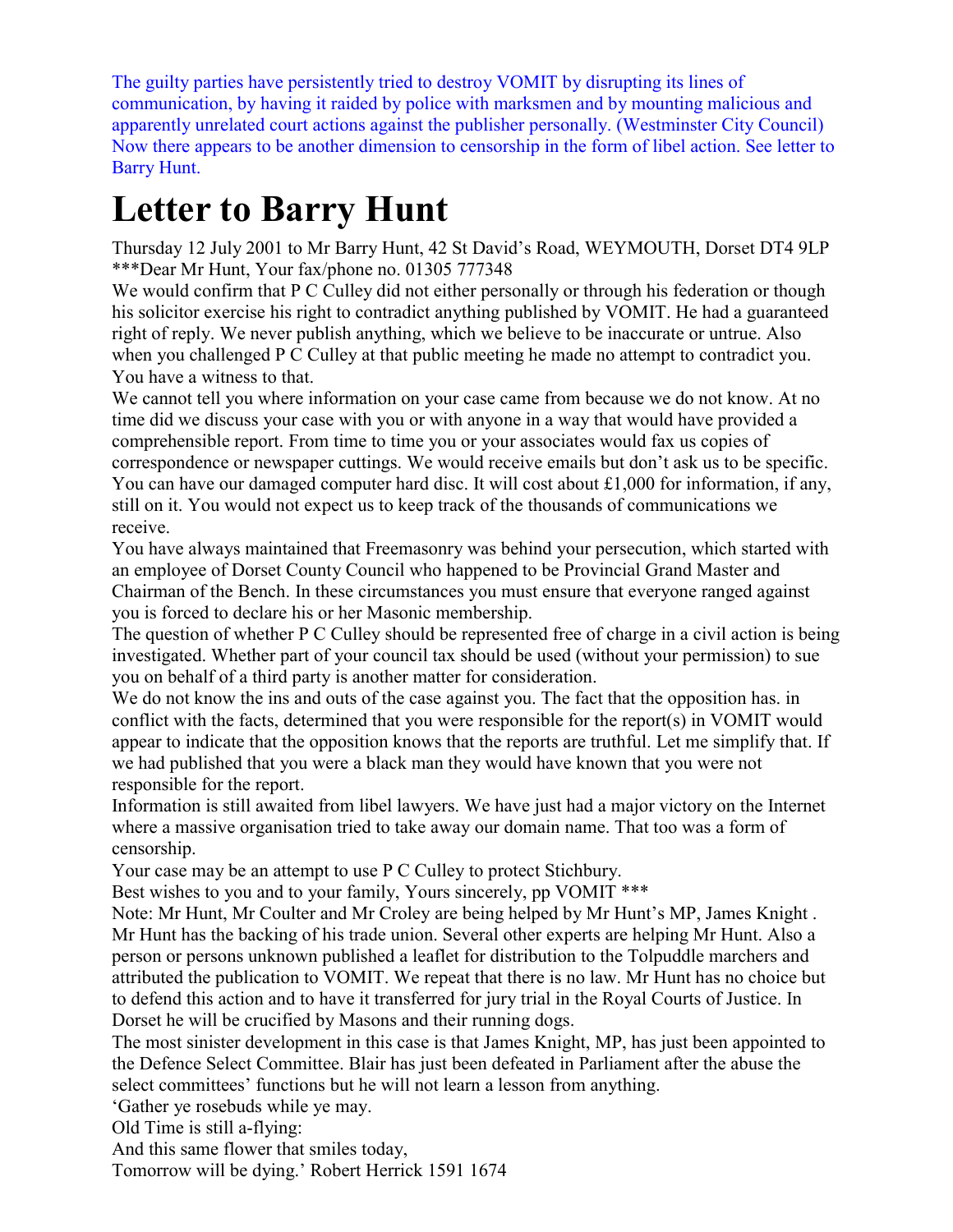## **Human Rights Lawyer Dr Adoko in the High Court, London**

One of the many cases that Dr Adoko instituted in the High Court, against the authorities, concerning the content of his book, "The Most Corrupt British Judges", will be heard in the High Court on Thursday 2 August 2001. May we suggest that you turn up in court and support Dr Adoko without any extravagant gestures. Those attending may be able to provide witness statements for the European Court.

### **CK 0635 Albert Dryden, H M Prison Rye Hill, Onley, Nr RUGBY, Warwicks. CV23 8ST**

We have published nothing about Mr Dryden recently so as not to prejudice his parole hearing but it would appear that the Dirty Brigade has decided that he must remain caged. Prison staff are not providing parole reports. Psychologists are teasing him and trying to provoke him. Here is an excerpt from his latest letter of 8 July 2001.

"When the Psychologist Mr Macfarlane was interviewing me he said, 'How old were you when you first had sex and was it hard to put it in? Did you have any children? On your first go were you under age? ' I told him that I would report him to my solicitor when she came to see me. He then said 'We will talk about guns'. I said 'No we will not talk about guns'. He is an evil man who was trying to trap me into saying things. His report is worthless".

Comment: Macfarlane was probably in skittish mood but generally speaking prison service medical staff, for obvious reasons, are Hypocritic rather than Hippocratic. We recollect being on hunger strike in Armley Prison, Leeds and being weighed regularly. We had to eat fruit, cheese and chocolate slipped to us by other prisoners. Had the food been discovered we would have been put into solitary confinement or prison hospital where we could have suffered abuse away from witnesses. Our weight chart showed that we were putting on weight. A psychiatrist started our examination by saying "Up on the couch". He then proceeded to probe with his fingers and said "Enlarged liver. You are not eating?" To this we replied "You are an effing liar. You are the one who requires a psychiatrist" "Why is that?" asked he. "Because you chose to spend most of your life in this place". Later a jury at Wakefield Quarter Sessions acquitted us within minutes after we had spent nearly two years in prison on remand. Yes. On remand!

Psychiatrists are, generally speaking, not imbued with an excess of grey matter.

Will Norman Scarth note that we had been charged with inflicting grievous bodily harm on a police inspector who had tried to push us into a glass furnace at Knottingley. We were saved by four or five policemen who contradicted each other. It appeared to us that Mr Scarth's hostile witnesses either had the benefit of a partisan judge or had rehearsed their evidence.

The bigoted Newcastle Sunday Sun published our letter criticising its Dryden article. Its reply was "What utter tosh. Let's hope the courts have a better grasp of reality when it comes to the facts of the Dryden case," That is known as addressing the issues.

Donald Clifford versus the Ministry of Defence.

Mr Clifford (phone 0207 587 0269) has been informed that his case WO 002558 has been listed for hearing before a jury on Monday 10 December 2001 at the Central London County Court. See earlier copies of VOMIT. The notice of change of date states " Please note: This case may be released to another Judge, possibly at a different Court." This is a human rights case, which the Treasury Solicitors are attempting to kill.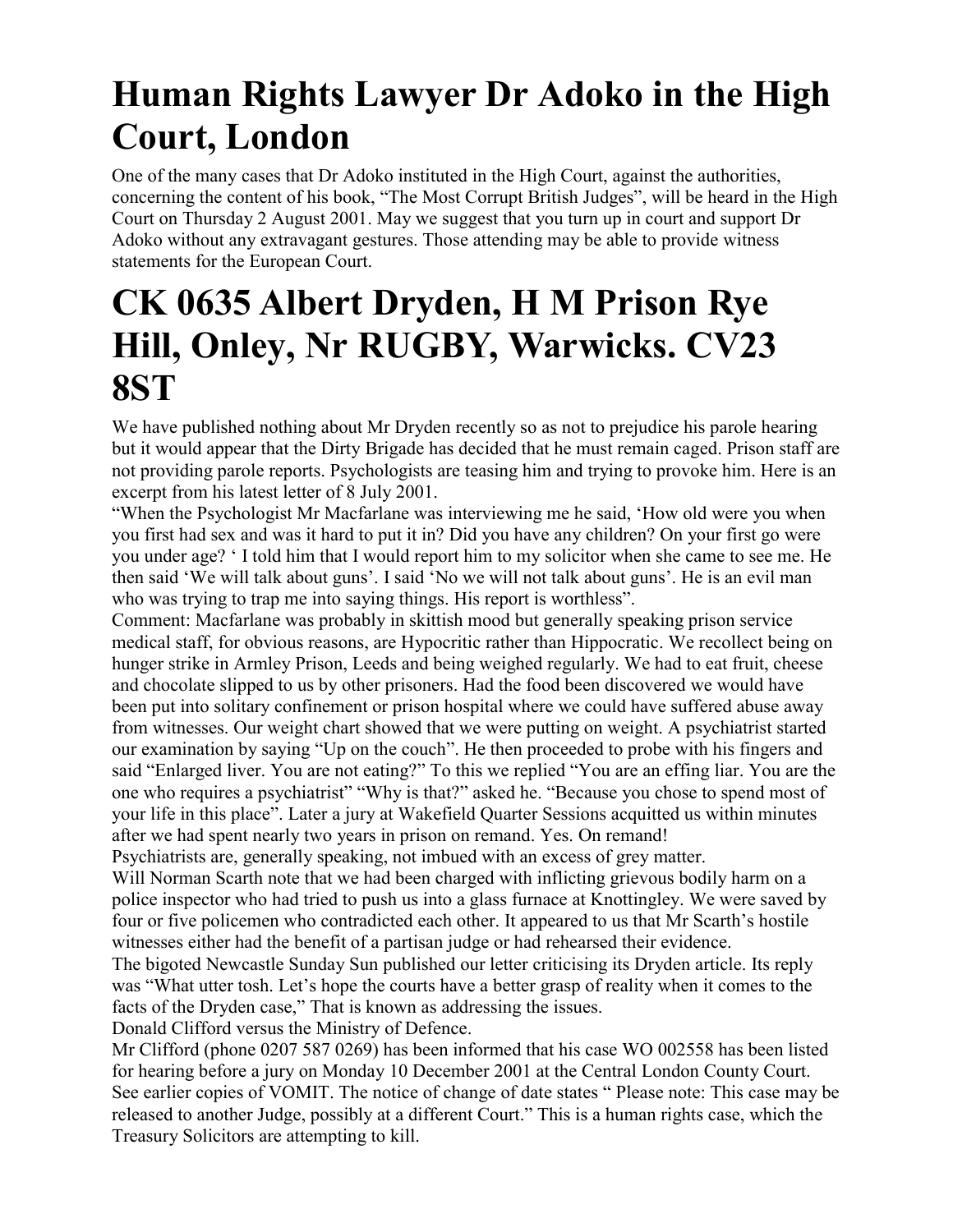We have sought repeatedly to have this court and its manager Michael Burke investigated. We blame the Lord Chancellor's department for the disgraceful state of the courts generally. Duquesne Lodge 48, Dieppe, France

At 1219 hours on Friday 13 July 2001 a male calling from phone number 07989 980359 identified himself as Paul Hear n. He said that his name had been spelled wrongly in last week's VOMIT. He claimed to be completely in the dark about what had been published while admitting that he was a member of Duquesne Lodge in Dieppe. When we offered to publish his denial or his side of the story he made disparaging remarks about the publisher and said that he ignored such rubbish. We pointed out that he had contacted the publisher with a minimum of delay. At this he apologised profusely and thanked us for our time.

When we unexpectedly received an abusive letter from F Nolan, chairman of the local Parish Council, we looked for a motive. His diatribe included a remark about our "scattershot allegations" of "drug trafficking". This suggested to us that Nolan's sole aim was to put the drugs scandal to rest. The Duquesne thing had raised his hackles? Was Paul Hearn distancing himself from the Hearns who, with Hellmanns, now occupy the drug site? In order to get at the truth we examined the electoral register at Chalfont St Peter on 19 July 2001. Alan D Hearn and Marian P Hearn live at 19 Mid Cross Lane whereas the person who was reported to us was Paul Hearn, Coniston, Mid Cross Lane, Chalfont St Peter SL9 0LF and phone no. 01494 872177. There is no smoke without fire. When the caller said that we had spelled his name wrongly was he saying that we had given him the wrong first name? It looks as if we have uncovered a Masonic drug ring straddling both sides of the English Channel and enjoying immunity from prosecution by the UK and European authorities. On the other hand we may be victims of yet another Masonic diversion. We publish this in order to bring in more information. Report from Terence Ewing on Section 42 High Court Gagging Orders

Mr Chambers from Bude in N Devon is the latest victim of the Masonic driven s 42 gagging orders.

Mr Chambers was stitched up by the Masons over his home with Abbey National Building Society. As a result the Masons acquired it on the cheap. Counsel Adam Tolley, and his Treasury Solicitor stooges did the business before Latham LJ (of John Drewe appeal fame) and Forbes J. Mr Chambers, an engineer and designer artist, sadly has not sought leave to appeal.

The application for leave to appeal of Michael Hellyer against his gagging order was dismissed by Kay LJ on 19 June.

The Green brothers were refused leave to appeal on 14 July by Henry LJ . They had claimed to be the subject of institutionalised racism in the civil justice system.

The attempt by the Attorney General to make a gagging order against Mr Ebert by banning him from the court has been adjourned until October for judgement. The application was heard before Brooke LJ.

Mr Binder, who is subject to a similar order has been framed on charges in connection with further disturbances in a synagogue.

Brooke LJ sitting with Newman J adjourned an application against Miss Douglas of Manchester, to see if she would mend her ways and not engage on any further litigation. Looks like she got favourable treatment because of her psychological problems.

This is the third case of this kind after Attorney General v Parlett and Attorney General v Barker.

John and Blanda Masefield v West Dorset District Council

In VOMIT 23/01 we reported how the Dorchester Court jester Sadler had informed the Masefields that District Judge Cowling had dismissed their application without giving reasons. In the circumstances the Masefields could see no point in making another application to a court which behaves so irresponsibly or dishonestly. Following our publication Sadler informed the Masefields that Judge Dancey would hear them on 10 July. There follows Dancey's order.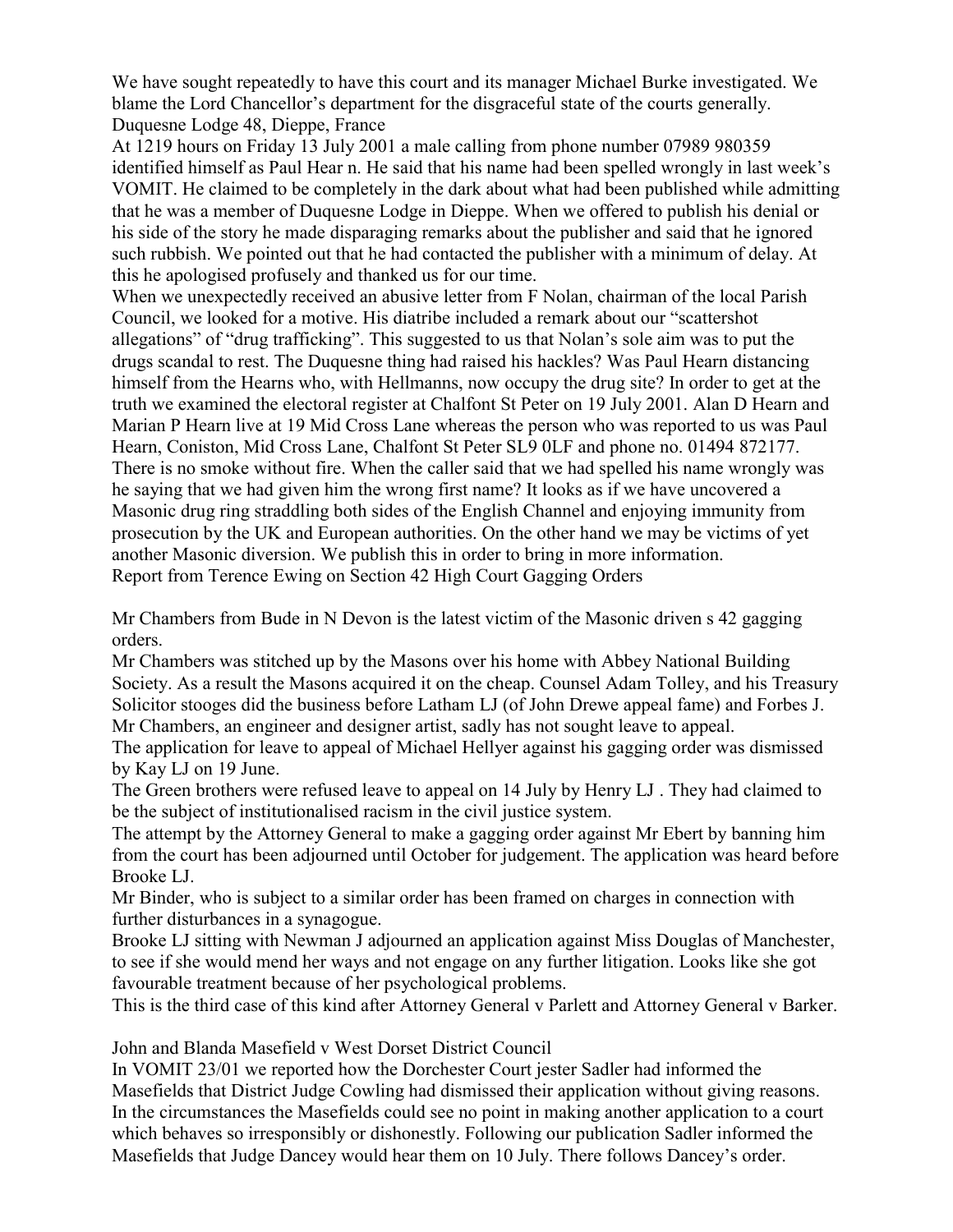\*\*\*Before District Judge Dancey sitting at Weymouth County Court, Westway House, Westway Road, Weymouth, Dorset DT4 8TE

Upon hearing the Claimants in person

And Upon it appearing to the Court that

1. notice of the application had not been given to WDDC.

2. Section 1 of the Freedom of Information Act 2000 does not come into force until 2005.

3. There are no pending proceedings in which to Order disclosure.

4. This is not an application for pre-action disclosure, no action being proposed.

5. The expert report referred to may have been privileged from disclosure if not relied on by the defendant in the litigation.

6. IT IS ORDERED THAT the application for an order that the defendant do disclose the report of Mr Negus is dismissed.\*\*\*

Comment: See 1. How did Dancey know this? If the Masefields told him he would also know that Sadler has arranged the hearing and not them. Dancey should then have adjourned the hearing to allow WDDC to be given notice. See 2. That is irrelevant. See 3. There are proceedings pending. Why otherwise would the Masefields have sought disclosure in the first place? See 4. Action is pending. That is why disclosure was sought. What other reason could there be? See 5. Both the Claimants and the Defendant were ordered by a judge to obtain surveyors' reports and exchange these. WDDC were in contempt of court in that they did not pass the Negus report to the Masefields. Morfee, the solicitor acting for WDCC said that since he was not depending on the reports he did not require disclosure. In fact disclosure would have won the day for the Masefields. Dancey should have dealt with the contempt and ordered disclosure.

We refer to VOMIT 26/01 where we stated "The abuse meted out to the Masefields over a period of nearly twenty years amounts to cruel, inhuman and degrading treatment. Our experience tells us that the people who have cheated them will not give up. Disclosure will either be refused or a false report will be produced.

This is another case where Dorset police have turned a blind eye to fraud and perjury."

## **Death by Police Bullet and Brutality**

Anyone aiming a loaded gun at anyone deserves to have gun fired at him. It is difficult to see how death can be avoided. Last week we reported how a film about death in police custody had been stopped. Since then two unarmed men have been shot dead by policemen. The circumstances surrounding the shootings are unknown to us but we can comment on the enquiry by an outside force ordered by Sir Alistair Graham of the Police Complaints Authority. He boasted on TV about the independence of the enquiry by an out side force into the shooting of a black man in Brixton, London. What Graham did not say was that the only force willing to do the enquiry was Northumbria Police and that Sir John Stevens, head of the Met Police was formerly Chief Constable for Northumbria. It is time the PCA was disbanded. It does police reputations more harm than good and fails to put a brake on bad police officers.

(Repeat) WE hoped to deal with Filkin, Berg, Gowing, Wardle, Lord Harman, Pollard, two corrupt Local Government Ombudsmen, Wright of the SFO, Fife police Masons and the drugs trade. We still await reports on Peter the Pervert Harvey and the name of Wells councillor with the weird libel case.

Published by J M Todd, B.Sc., Misbourne Farmhouse, Amersham Road,

Chalfont St Giles, Bucks. HP8 4RU

Per pro Vomit No copyright. Tel 01494 871204. Fax 01494 870031. Email vomit@vomit.cc Web page www.vomit.cc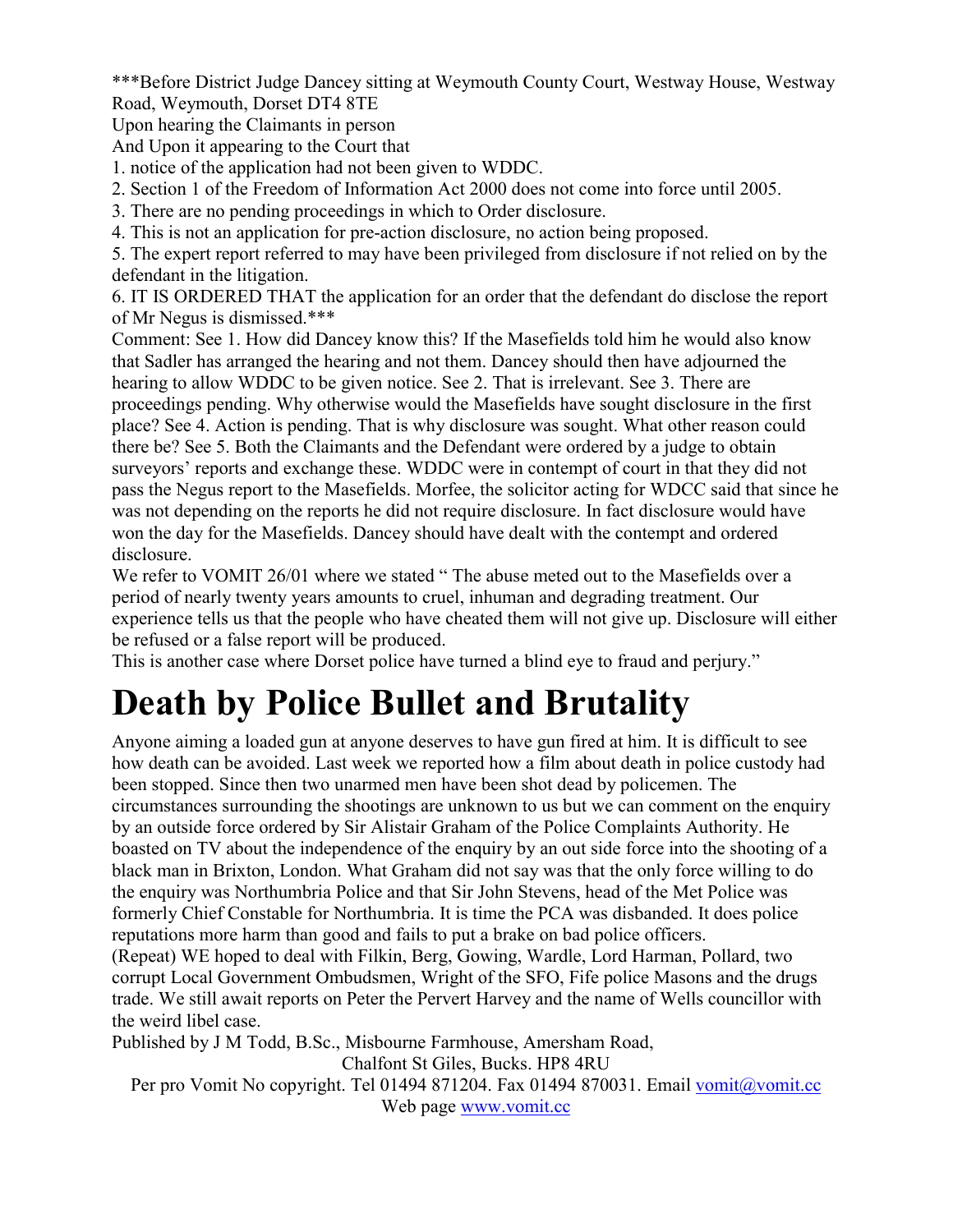Victims Of Masonic Ill-Treatment 15 September 2001

Anyone criticised or maligned in these publications has a guaranteed right of reply. JMF or P2 Lodge UK stands for the hierarchies of the Judaeo/Masonic Faction. The ordinary Mason and Jew are as likely to suffer from the machinations of the JMF as non-Masons and non-Jews are. Almost every institution in the UK is corrupt. While the final blame lies with the Member of Parliament and the Prime Minister, Freemasonry is invariably involved along with the courts, the police and local government. Everything we publish is aimed at the detection and prevention of crime especially in the public sector. We act in the public interest.

### **Oklahoma City, Nagasaki, Manhattan, Hiroshima, The Pentagon, Ben Gurion**

The recent acts of war against targets in the USA were not directed against the American people in contrast with the acts of terrorism by the USA against civilian populations in Japan, Iraq and Serbia. The destruction of the centres of capitalism and its enforcers was not an act against freedom or against democracy as claimed by mentally retarded Bush and his arse licker Blair. Freedom in UK and USA is the freedom of the bird in an aviary or an elephant in a circus. Bush and Blair and fork tongued Straw claim that they do not know who struck this latest blow for democracy and freedom. They must be the only three in the world who do cannot identify the people who are opposed to all they stand for. The people who are trying to cut the shackles of world capitalism are the anti-Semites. Judaism is compatible with world capitalism, the Bilderberg Group, Freemasonry and Zionism.

We recall how that Jewish terrorist announced to the world that there was a song in his heart every time a British Tommy (soldier) was hanged in the orange groves of Palestine. While the whole world extends its sympathy to the relatives of those people who died in their thousands we can understand why people everywhere are rejoicing at the humiliation of the USA. For years VOMIT has been warning that there would be violence against the Judaeo/Masonic Faction (JMF) worldwide. We would respectfully repeat the warning especially to Blair whose brown tongue is evidence of his predilection for all things Jewish including Peter Mandelson. The stupid Metropolitan Commissioner supports the whistling in the dark by Blair. "We the British are well prepared for 'terrorist' acts against us with our experience of the IRA", spoke the clown. Ignoring the fact that the IRA has got a result it is arrant nonsense to equate the IRA with the organisation behind the acts of war in USA. How would pea brain cope if poison gas were leaked into Parliament? How would the monkey from Northumbria cope if a lorry were to crash through the gates of Downing Street and blow Blair and his family to smithereens? How would the numbskull react if a few small bombs were used to shut down London's sewage system? How would the zombie react if a plane took off from anywhere in UK or on the continent and crashed into the stock exchange?

Had Blair consulted Parliament before dropping bombs and squandering millions of pounds on cruise missiles the attacks in New York and Washington could have been avoided. Had he spoken out about the outrageous cruelty and greed of the Israelis the tragedy could have been avoided. His secret arrangements with the Bilderberg Group were more nails in his coffin. The arrogance of the Blairs is mind boggling.

There is no truth in the rumour that Blair organised the attacks in the USA so that he would not have to face the anger of the trade unionists at Brighton. Nor is it true that the Jews organised the attacks so that they could claim the insurance on the damaged buildings. There is no need for that while the Holocaust brings home the bacon.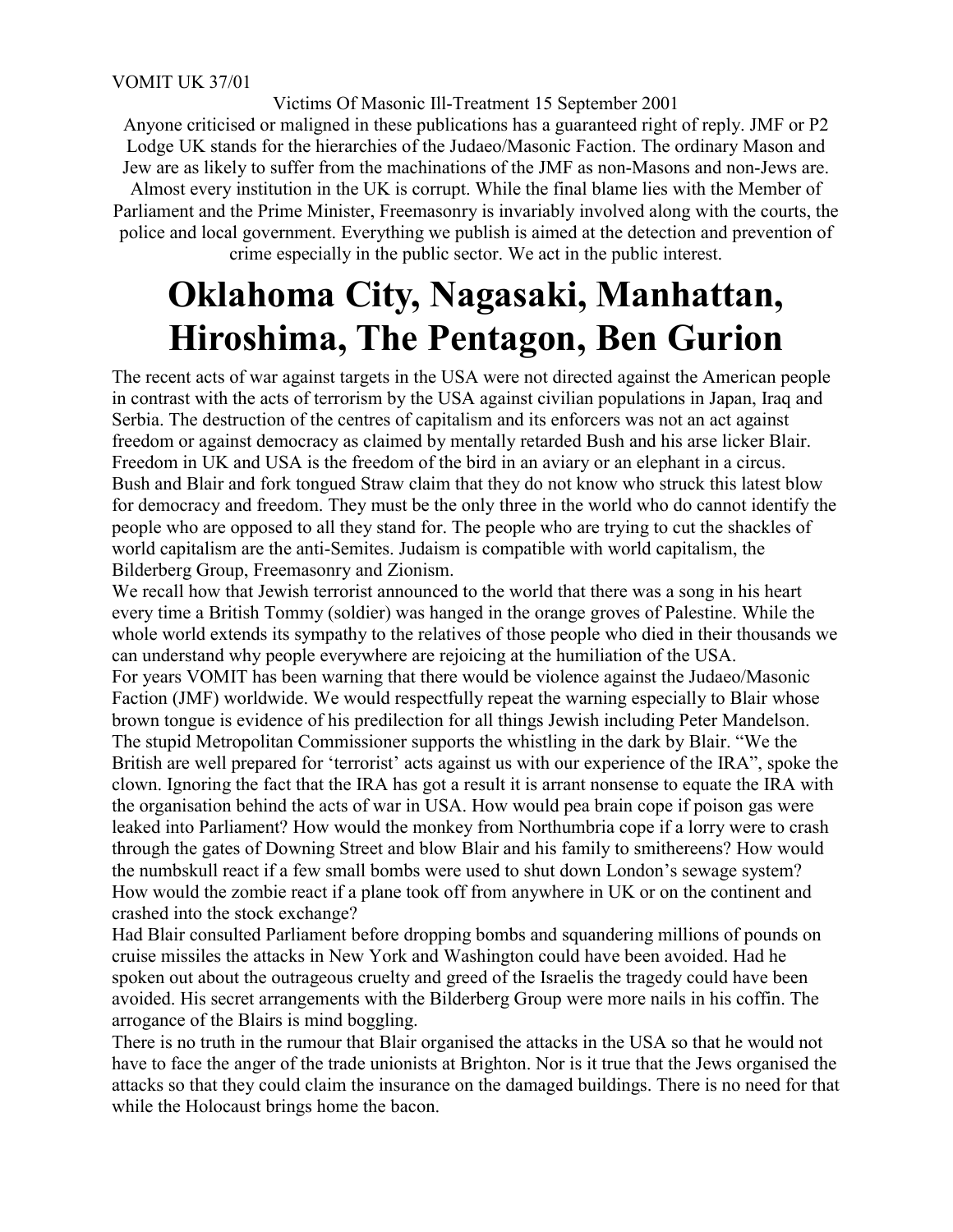# **STOP PRESS**

Last week we reported how the Local Government Ombudsman Jew Osmotherley had allowed us a minor victory and had awarded us £300 from Westminster City Council. The payment was £49,700 short. Now we learn that the other Ombudsman who had a direct line to the United Grand Lodge but whose female staff in Coventry denied that he was a Mason has been made Ombudsman for Westminster following the resignation of Osmotherley.

# **Right to Buy Council Rackets**

# **Submitted by Marin Davidson Email md4554@hotmail.com**

From issue 25 - http://www.scallywag.org/ The Masons stole my house

We reported on the case of Mrs Riley who was victim of Greenwich Borough Council and a clutch of corrupt officials some of whom had criminal records and most of whom were Masons. The person blamed for facilitating all the Right to Buy frauds was assistant Greenwich Borough solicitor Leslie Oldham who had been struck off 10 years earlier for sustained forgery and misuse of client funds.

"One of the men Oldham has been dealing with consistently during his years as assistant solicitor is a Greenwich wheeler-dealer called Danny Dalton. Dalton invented a nice little scam which was to cost several families dear. He persuaded them they needed help in getting the best deal on the 'right-to-buy' policy. He would pay them £15,000 and they would pay him rent while he arranged mortgages for them, then, quite suddenly, they would be evicted.

This happened to, among many others, the pearly king of St Pancras, Alf Dole. His deal with Dalton was done in the latter's Shooter's Hill property. The money was duly paid over, but only weeks later an eviction order was sought successfully and police broke down Dole's door to help throw him out. Dole is joining Mrs Riley's campaign to expose Oldham, who has remained a kingpin in all the right-to-buy transactions."

There was a police investigation, which came to nothing. They refused to comment because it was too time consuming to go over all the files. All corruption, which is exposed and goes unpunished, is due to the machinations of Masons.

Comment: We would like to know how the owners of the right-to-buy property could have the property seized by third parties. Tenants exercising their right-t-buy are not permitted to sell within a period of (from memory) 3 years,

Again we ask Prime Minister Blair when the House of Lords Appeal in Tesco's Dame Shirley Porter case is due, if any attempts have been made to freeze her assets before she squanders everything in currying favour in Tel Aviv and why no action has been taken against her for housing poor families in tower blocks which posed the gravest of threat to health on account of asbestos.

When will Blunkett make good Straw's boast that he would bring Asil Nadir to justice when it looks as if Nadir may bring the UK to justice before the European Court? Since at least one billion pounds are involved will the judges hold a Dutch auction to determine the winner? The Bloody Sunday Enquiry costs are now approaching £100 million and the enquiry is going to last for years. One has to ask if this enquiry was more about lining the pockets of Blair's legal cronies than about exposing who gave the order to shoot civil rights marchers. Are they delaying matters until the guilty parties are dead?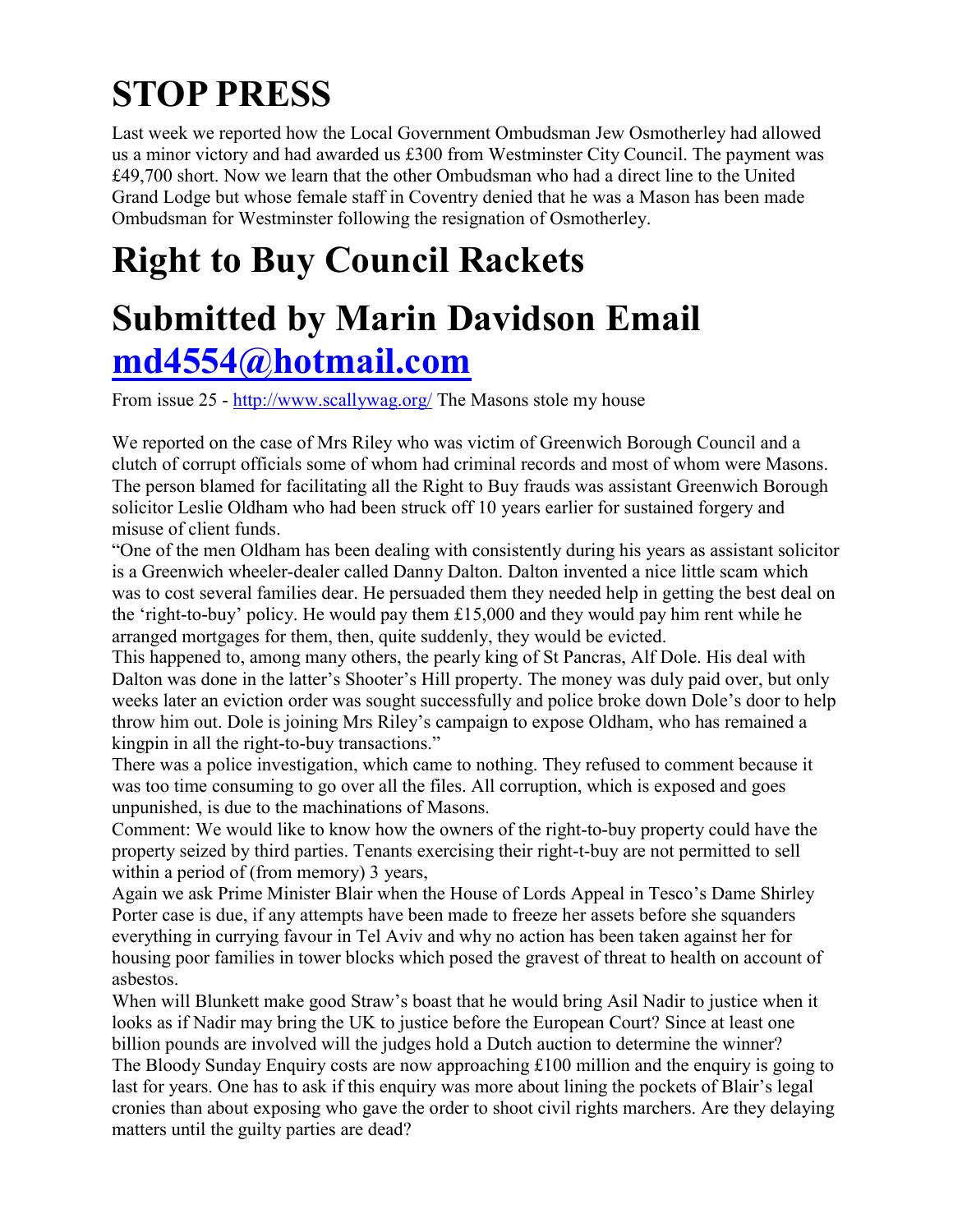# **Women and Children at Risk? Part 2**

Victim Sharon Ann Kilby [Email Sharon@Kilby61.freeserve.co.uk reports. Hope fully next week.

## **Blair Licks the Bums of Big Business Using MI5 against Animal Rights Protesters**

The pharmaceutical industry is evil.

In June, one of Blair's lapdogs with the guide dog, David Blunkett, decided that the animal rights organisations (ARO) were to be treated as terrorist.

One young ARO lady who is of a non-violent disposition and who is the daughter of Peter Hayward (Fax 01892 529545) was followed from her home to her place of employment by MI5 on 22 August 2001. We do not know whether MI5 was visiting the "sins" of the father on the daughter but we suspect that MI5 would have been more careful had they known of the connection. The dirty pigs arrested Miss Hayward at her place of employment. Her employers sacked her. They kept her in custody while they ransacked her home from "top to bottom". As is the custom they probably planted evidence or created evidence against Miss Hayward. There followed a hearing in Sevenoaks Magistrates Court on 23 August 2001 when Miss Hayward appeared after being held in custody for 36 hours. There is absolutely no evidence against Miss Hayward who is accused of conspiring with others who have not been named of breaking windows. The main plank of the case against her is that one of the bricks used to break the windows had one of Miss Hayward's old gas bills tied to it. You can guess where the gas bill came from.

When is the British public going to wake up? Why did MI5 not go to Miss Hayward's house with a search warrant and search while Miss Hayward was present? Why did they go to her place of employment? Were they hell bent on creating the maximum amount of harm or did they simply wish a free hand while ransacking Miss Hayward's home.

We say to Miss Hayward " Let not your heart be troubled. You have by your suffering enabled more people to understand that politicians are prepared to kill if their bank balances are kept healthy by big business or organised crime. You have demonstrated how low MI5 has sunk. Walk tall. The beggars on horseback are riding to Hell".

Duquesne Masonic Lodge 48, Dieppe and Folkestone

Friday 31 August 2001

To:  $-$ 

John Abbot, National Criminal Intelligence Service - Fax 020 7238 8112

Rosalind Wright, Serious Fraud Office – Fax 020 7833 5479 & 020 7839 1689

Sir John Stevens , International Organised Crime Branch – Fax 020 7230 3131

\*\*\* This is my third letter to you and follows my conversation with a retired police officer about your failure to acknowledge receipt of correspondence dealing with the importation of cocaine. He was given copies of the correspondence. He is a Mason.

Being a former policeman he was cautious about condemning you by stating that things might have changed since he was a policeman but that every letter received by his force received an acknowledgement even when coming from cranks who might have written a large number of letters. The thinking was that police forces can operate effectively only when members of the public provide information.

I want to repeat that I am not greatly concerned about an official cocaine operation and money laundering in the Seychelles. What I will not put up with is the persecution of my associates and me simply because we happened to be located next to the drug site here. If you are turning a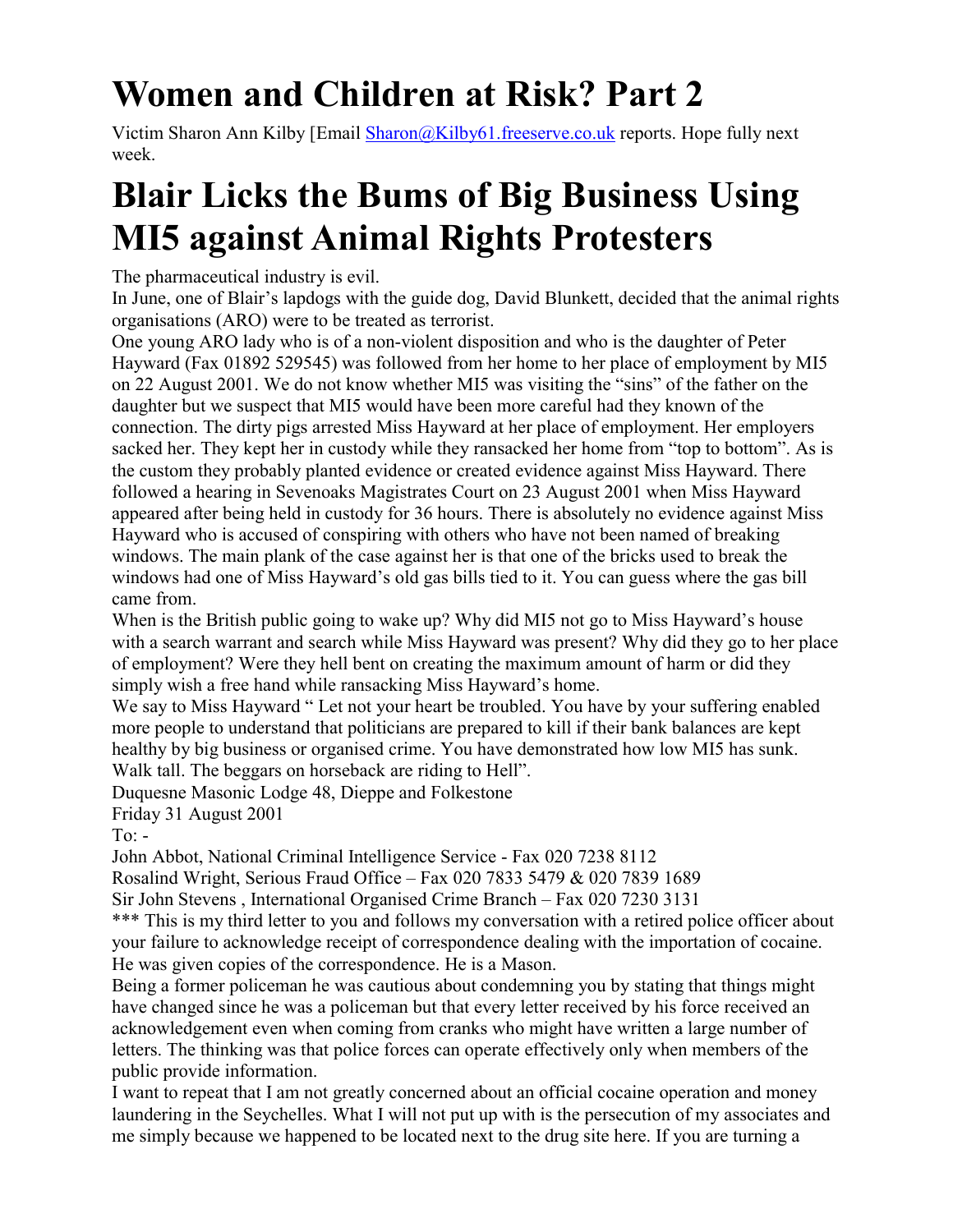blind eye to the criminality particularly by the councils, the police and the courts you three are guilty of the gravest misconduct in public office.

Will you please indicate what you intend to do about the information I have provided? Yours faithfully, J M Todd pp VOMIT

Copied to Prime Minister Blair c/o Carlyon Hotel, Truro and 10 Downing Street. \*\*\* Note: The correspondence referred to dealt with detailed information about named individuals, the drug operation and other matters. The letter was signed "A True Mason". As previously explained, even if the letter was a hoax, it provided evidence of a cocaine operation in Chalfont St Giles. There follows a report, which shows that the Metropolitan Police have effectively confirmed that they are aware of the drug operation and are condoning it. They did this on a previous occasion in collaboration with Thames Valley Police (Det. Sgt. Wall and Det. Sgt. Holder).

On 4 September we informed the above three public servants that there was a connection between the adjacent drug site and Folkestone. We did not point out that there was a ferry service between Folkestone and Dieppe but we advised the three stooges that Folkestone was near Dover lest they were not aware of this or would call in Ordnance Survey to alter the maps. The OS has done so before! Honestly! That is how bad this country is.

On 6 September 2001 Detective Chief Inspector Clive Timmons of the Serious Organised Crime Branch at Scotland Yard telephoned in connection wit the letter faxed 2 days earlier. When asked why there had been no reply to earlier more significant correspondence he said that he was unaware of earlier correspondence and had just noticed our letter as he passed the fax machine and decided to contact us. (The letter was 2 days old). Next Mr Timmons indicated that since we lived outside the Metropolitan Area we should deal with our local police force. When we told him that our home was in London he said that, since the matter involved Folkestone we should report it to the Kent police. He added that John Abbott of NCIS would also be interested. Mr Timmons also suggested that we contact Customs and Excise, which we had contacted regularly over the years without getting a response. When we asked him if he would care to put in writing what he had just said he declined to do so.

Without impugning the character of Mr Timmons who gave no offence and who attracted our sympathy we have to say that his cowardly superiors were using him to divert the crime away from the Metropolitan Police. The stupid Commissioner Sir John Stevens has again shot himself in the foot and should resign.

Members of the Richardson South London gang terrorised Londoners at the same time as the Krays were operating in the East End. The Krays were providing young boys for the Tory Lord Boothby and the socialist Tom Driberg. Boothby was also committing adultery with Harold Macmillan's wife Dorothy. Last week a member of the Richardson gang stated on TV that Richardson had top Metropolitan policemen in his pocket. See the report below by Gerry **Coulter** 

### **Labour Masons Contaminate a Local Council**

Are you aware that Charles Wardle stated in early May in the House of Commons that the chairman of the planning committee - Cllr Kentfield - was a freemason and was using his chairmanship improperly especially to favour Masons. I also believe that officers are involved. See local Labour party web site www.zyworld.com/labourgroup\_rotherdistrict/index.htm . I do have the 2 page Hansard report as well if you are interested. Peter email address Ringden@aol.com